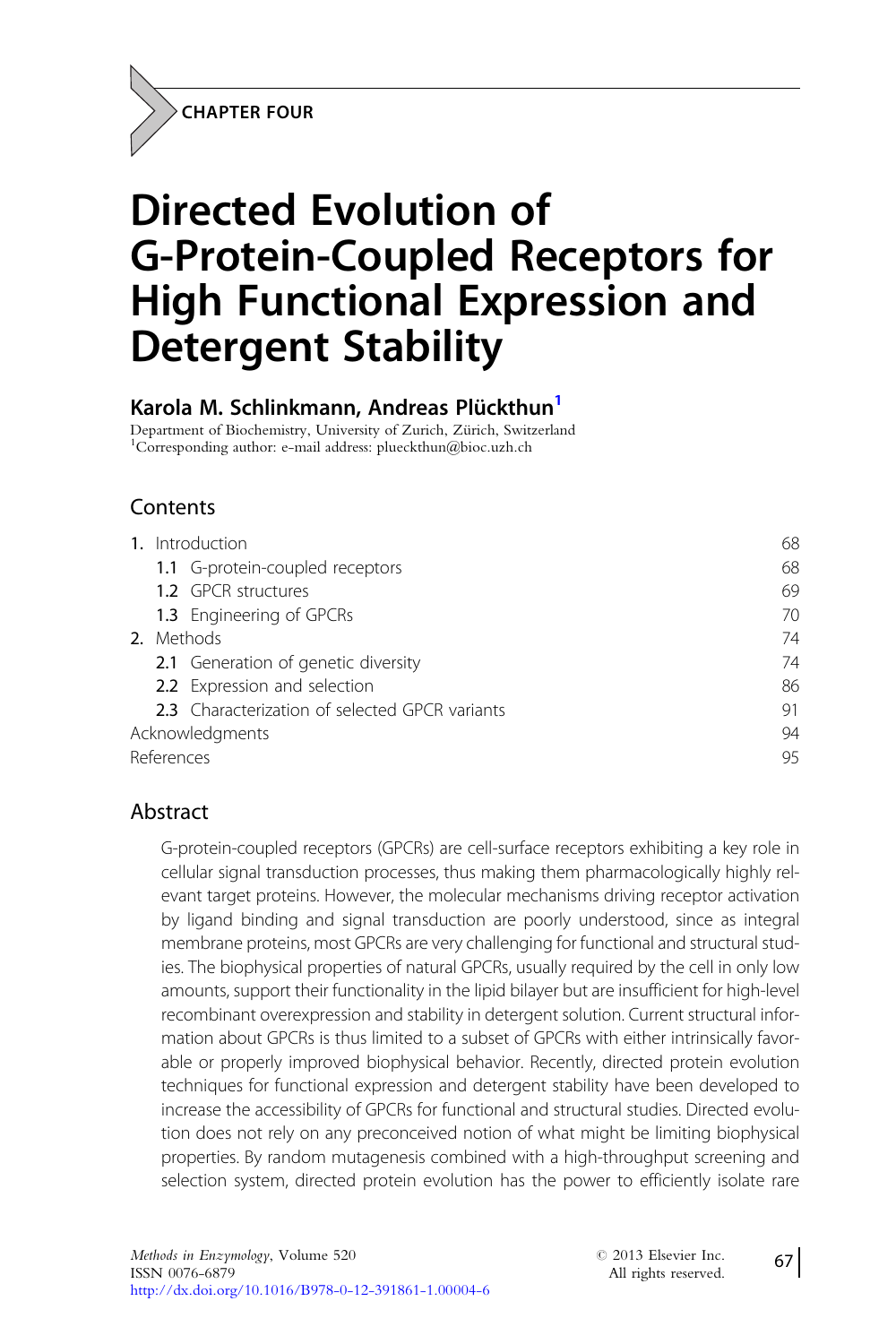phenotypes and thus contribute to the elucidation of the stability-determining factors, in addition to solving the practical problem of creating stable GPCRs. In the current chapter, protocols for generation of genetic diversity within GPCRs and selection are provided and discussed.

# 1. INTRODUCTION

# 1.1. G-protein-coupled receptors

Natural evolution has designed G-protein-coupled receptors (GPCRs) for functionality in a cellular context: As integral membrane proteins they are adapted to the lipid bilayer, and most of them are needed only in very small amounts by the cell. Their mode of action requires a considerable conformational change, transmitting the information of a ligand, which binds on the extracellular side, to the inside of the cell, where a heterotrimeric G-protein binds to the activated receptor ([Rosenbaum, Rasmussen, & Kobilka, 2009](#page-29-0)). The GPCR acts as a guanine-nucleotide exchange factor. After activation, the GPCR is often also phosphorylated, internalized, and degraded to avoid continuous signaling [\(Ferguson, 2001](#page-28-0)). The biophysical protein properties of GPCRs have thus evolved to fulfill their key role in signal transduction processes, allowing for efficient and sensitive activation of signaling pathways upon changes in the extracellular environment. Nature has evolved GPCRs to optimally fulfill these requirements in vivo, which are almost antithetic to what is desired for *in vitro* characterization purposes.

About 1% of open reading frames in vertebrates code for GPCRs ([Bjarnadottir et al., 2006](#page-28-0)) and the number of class A GPCRs is estimated to cover about 800 different receptors in humans, of which 50% are olfactory receptors ([Bjarnadottir et al., 2006; Foord et al., 2005\)](#page-28-0). The remaining 400 GPCRs play key roles in many signal transduction processes making nonolfactory GPCRs as important pharmaceutical targets, and it is estimated that about 30% of all currently marketed drugs target GPCRs (Lagerström  $\&$ Schiöth, [2008; Overington, Al-Lazikani, & Hopkins, 2006\)](#page-28-0). Almost certainly, among the 400 GPCRs of potential interest, there are many valid targets that have not even been explored.

Although GPCRs are physiologically expressed at low levels, high ligand affinities and strong amplification of downstream signals guarantee specific and efficient signal transduction. Moreover, the low expression levels further account for minimal background signaling activity. Similar to expression levels, the biophysical protein properties have evolved for functionality,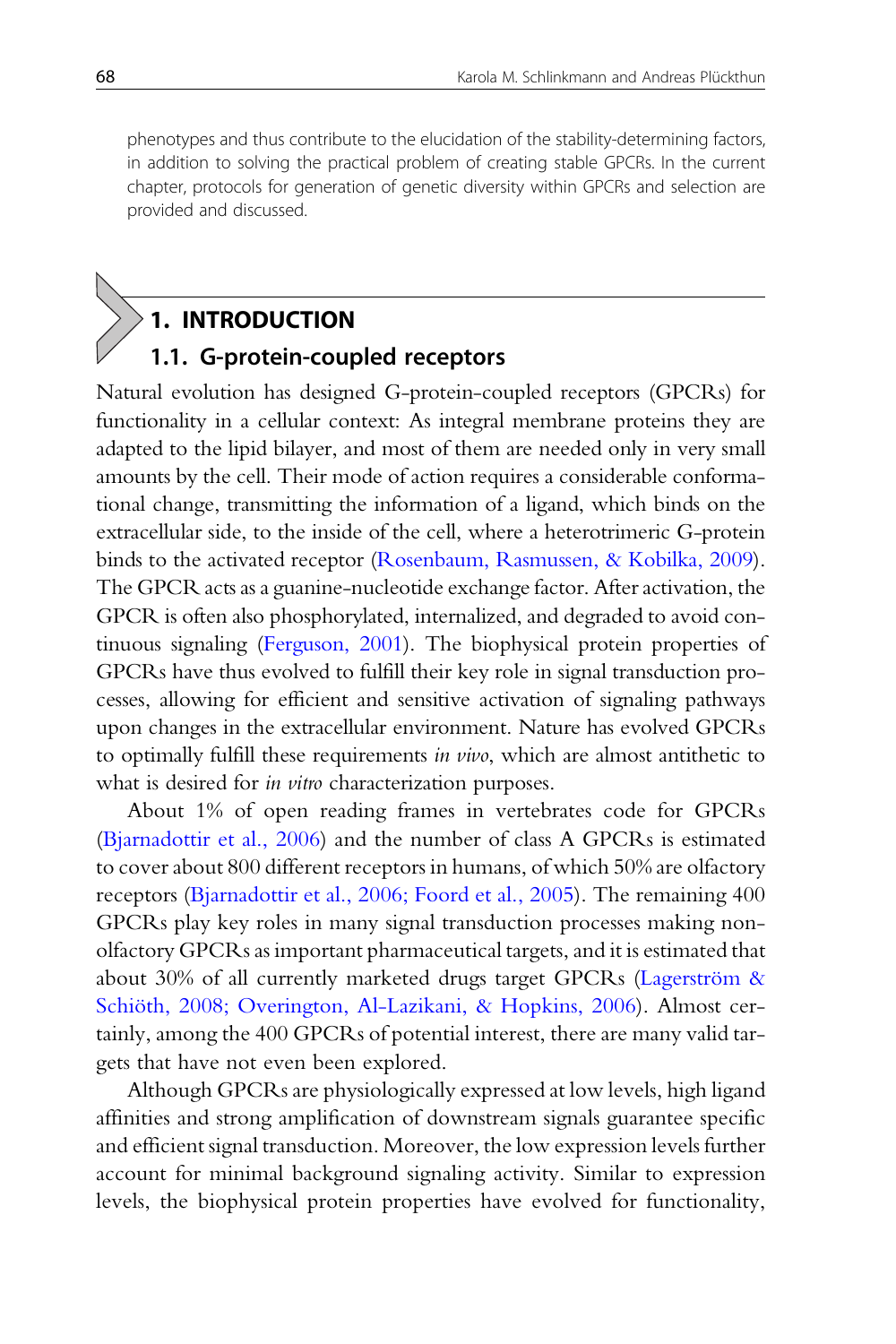and the limited stability of GPCRs might even be a desired feature in the cellular context to facilitate fast turnover and degradation.

In vitro, however, the protein properties of GPCRs desired and evolved in vivo turn out to be a biochemist's nightmare. Many GPCRs cannot be expressed in *Escherichia coli*, otherwise representing the easiest, fastest, and cheapest system to produce high quantities of recombinant protein. Some of them are poorly expressed even in mammalian cells.

Receptor solubilization from membranes to obtain functional and stable receptor in detergent solution is a further crucial challenge along the purification process. Moreover, the intrinsic conformational flexibility of GPCRs, enabling activation of the receptor by conformational changes upon ligand binding, hinders structure determination.

Consequently, our understanding of GPCR architecture and mechanism has remained limited, and the design features of agonists and antagonists for the diverse set of receptors have remained mostly enigmatic. The evident discrepancy between the high pharmacological relevance and the poor status of GPCR characterization accounts for the enormous scientific effort in GPCR research. The effort of decades started to pay off only recently with the crystal structure determination of a handful of GPCR receptors.

#### 1.2. GPCR structures

The first crystal structure of a GPCR, bovine rhodopsin, was solved in the year 2000 [\(Palczewski et al., 2000](#page-29-0)) and remained unchallenged for several years until 2007. The pioneer position of rhodopsin in GPCR structural research is a result of its extraordinary and unique features, namely its high natural abundance and high conformational stability and homogeneity as a result of its covalently bound ligand 11-*cis*-retinal, acting as a potent antagonist. However, its uniqueness limits implications for other GPCRs.

Recent GPCR structures, including the inactive states of the human adenosine receptor  $A_{2A}$  ([Jaakola et al., 2008](#page-28-0)), human  $\beta$ 2-adrenergic receptor (Cherezov et al., 2007; Rosenbaum et al., 2007), turkey  $\beta$ 1-adrenergic receptor [\(Warne et al., 2008\)](#page-30-0), CXCR4, and the human dopamine D3 receptor [\(Chien](#page-28-0) [etal., 2010\)](#page-28-0), pointed out differences between rhodopsin andthe remaining class A GPCRs, which, different from rhodopsin, are liganded by diffusible mole-cules (reviewed, e.g., in [Katritch, Cherezov, & Stevens, 2012](#page-28-0)). The recent determination of the  $\beta$ 2-adrenergic receptor structure in complex with a heterotrimeric G-protein ([Katritch et al., 2012; Rasmussen, DeVree, et al.,](#page-28-0) [2011\)](#page-28-0) depicts a landmark in the understanding of the signaling process itself.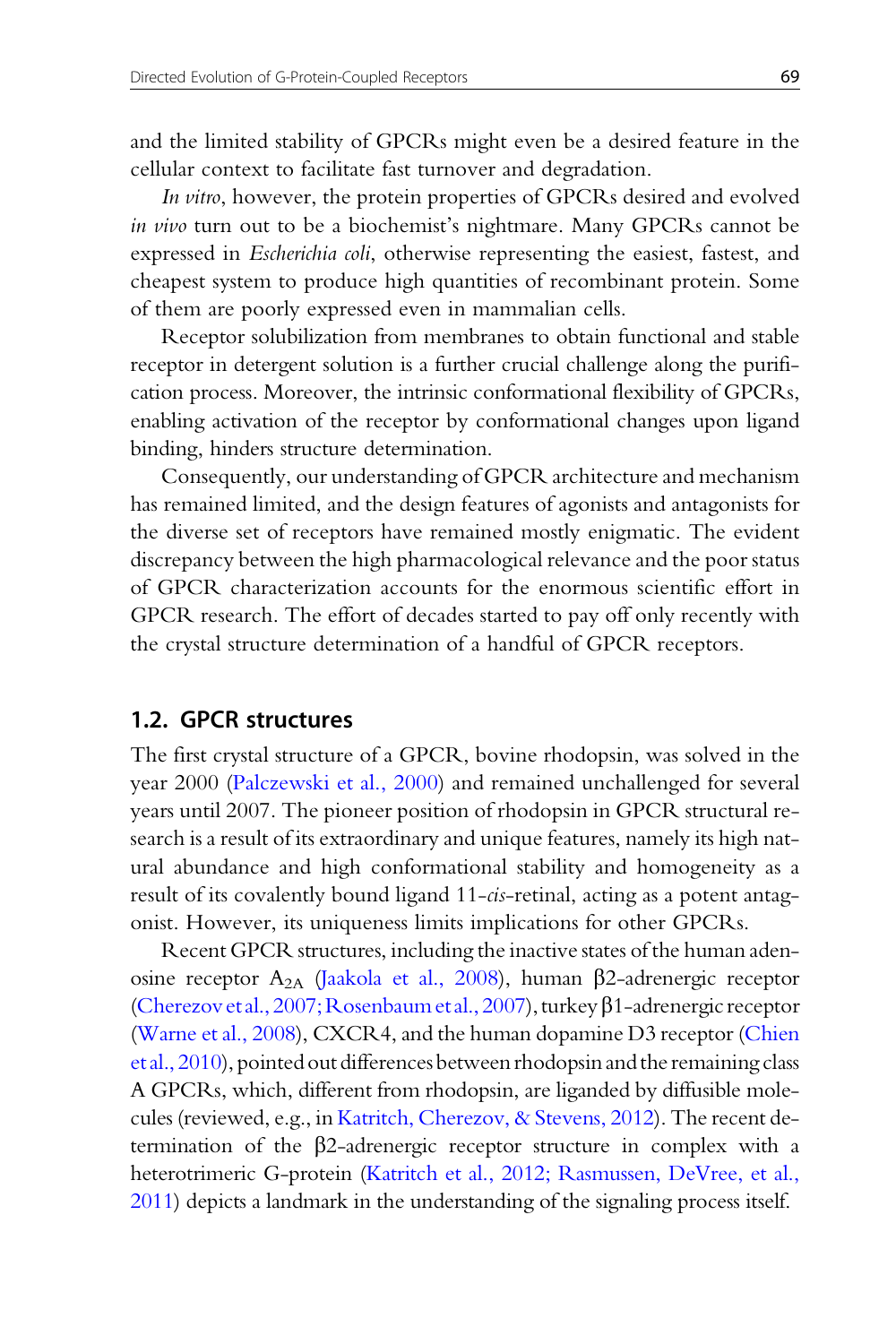Except for rhodopsin, most GPCR structure determination required changes within the protein sequence, including loop deletions, engineered domain insertions, and/or trial-and-error optimization of the protein sequence.

Domain insertions (e.g., T4-lysozyme, [Rosenbaum et al., 2007\)](#page-29-0) or deletions of flexible loops (e.g., [Cherezov et al., 2007\)](#page-28-0) and the use of binding proteins such as a specific camelid  $V<sub>H</sub>H$  antibody domain [\(Rasmussen,](#page-29-0) Choi, [et al., 2011](#page-29-0)) to stabilize the heterotrimeric G-protein or a conventional antibody  $F_{ab}$  fragment ([Rasmussen et al., 2007\)](#page-29-0) to facilitate crystal contact formation were successfully used. The binding proteins, however, cannot overcome intrinsic limitations in biophysical properties, and the domain insertions and loop deletions mask functional information about receptor activation mechanisms in the resulting structures. Trial-and-error stabilization in detergents using alanine scanning has been used as well ([Serrano-Vega, Magnani, Shibata, & Tate, 2008; Warne et al., 2008\)](#page-29-0).

Despite these efforts, the limited number of receptor structures and the redundancy of the datasets do not reflect the functional diversity of GPCRs, and thus general conclusions about their activation mechanism remain limited as well. Most importantly, fundamental rules for agonist and antagonist design have not yet emerged. So far, structure determination is limited to a subset of GPCRs that can be well expressed and purified and requires already detergent-stable GPCRs. Most GPCRs are not amenable to functional and structural studies, as the bottleneck lies in earlier steps, namely expression and purification, which involves detergent stability as well.

To increase the spectrum of GPCRs accessible for functional and structural analysis and to gain detailed understanding of the GPCR activation and inactivation mechanisms, two main parameters have to be optimized: the recombinant functional expression of a target GPCR and its biophysical protein properties. Improved biophysical properties, mainly stability in detergents, increase the chances of crystal formation, particularly when conformational homogeneity is achieved.

# 1.3. Engineering of GPCRs

## 1.3.1 Process engineering

Two different and orthogonal engineering strategies can be distinguished: First and conventionally, alterations are made to the "external" conditions of GPCR expression and purification. Here, we focus on heterologous expression of GPCRs in E. coli. This can be subsumed under process engineering, as opposed to protein engineering.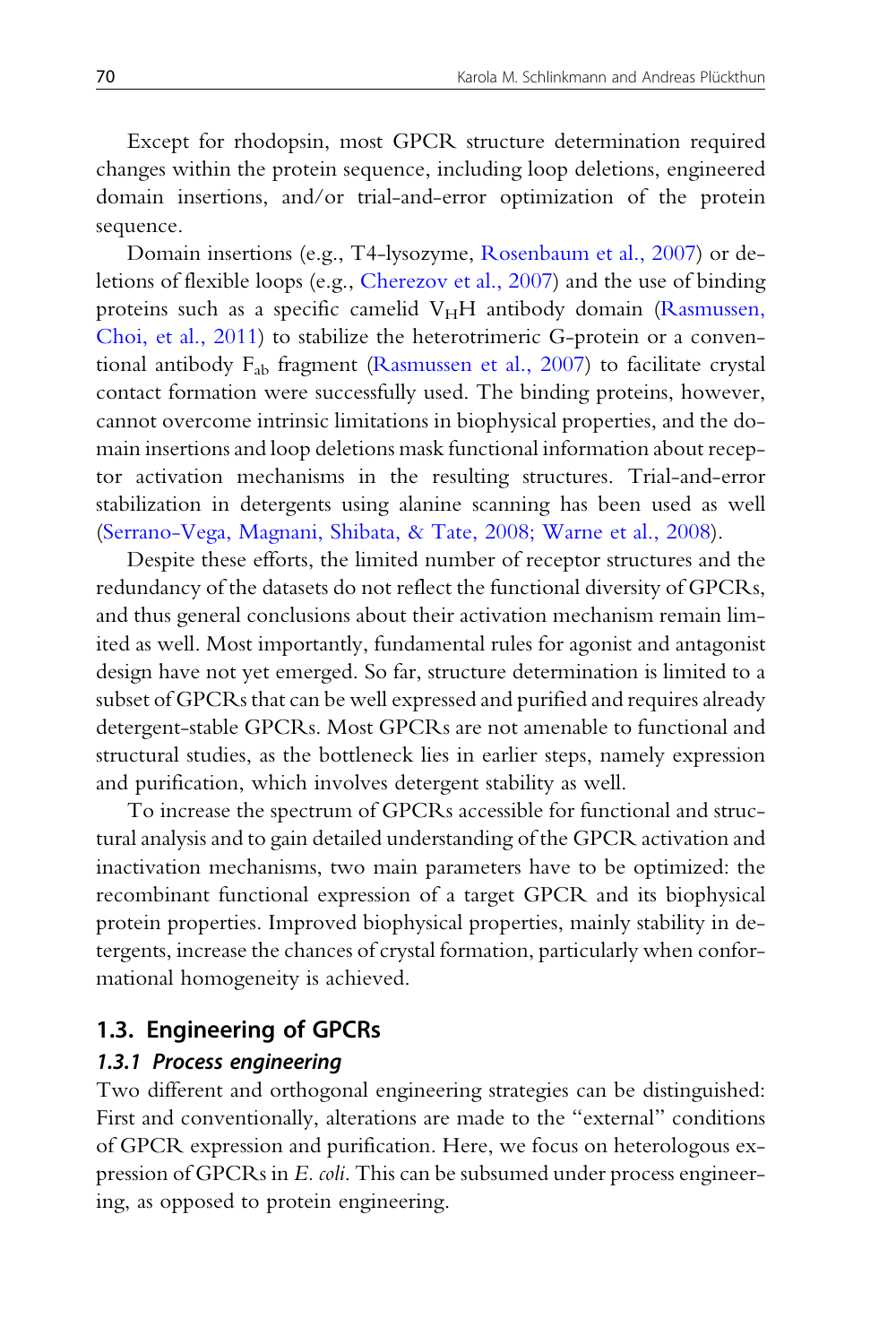Empiric optimization of expression host, temperature and medium of expression, and plasmid copy number can substantially influence functional expression levels (see, e.g., [Tucker & Grisshammer, 1996](#page-30-0)). For example, GPCRs are typically expressed from low copy plasmids to reduce toxicity of GPCR expression in E. coli. We showed in several of our studies that low copy number plasmids are essential for nonoptimized receptors [\(Sarkar et al., 2008](#page-29-0)), while GPCRs with improved biophysical properties can be expressed from higher copy number plasmids without toxic effects [\(Sarkar et al., 2008; Schlinkmann, Hillenbrand, et al., 2012](#page-29-0)).

GPCR overexpression in yeast cells, mammalian cells, or the baculovirus expression system using Spodoptera frugiperda (Sf9) cells is an alternative. We observed, in the analysis of numerous mutants, a strong correlation between the relative expression levels in all these hosts ([Sarkar et al., 2008; Schlinkmann,](#page-29-0) Hillenbrand, et al., 2012). Thus, changes in the protein sequence that have been found to improve expression in  $E$ .  $\omega h$  have also been found to improve expression levels in eukaryotic hosts, including mammalian cells where the receptors came from.

As a production host, these alternative systems are more time consuming, laborious, and expensive, but need to be used of course when the posttranslational modifications are studied. Yet, for most GPCRs, posttranslational modifications, mainly glycosylation, are not imperative, and the respective site can be mutated or the flexible N-terminus can be deleted for expression in E. coli, even though a small subset of GPCRs might potentially remain nonexpressible.

Optimization of GPCR overexpression in eukaryotic hosts is further hampered by the fact that high GPCR levels can lead to increased basal signaling activity, which often interferes with cellular signaling pathways, also leading to high toxicity after overexpression.

Similar to the expression conditions, detergent solubilization from membranes has to be optimized for a given target protein. Many detergents are available, differing in solubilization efficiency and capability to retain the membrane protein in a functional state (see, e.g., [Duquesne & Sturgis, 2010; le Maire,](#page-28-0) [Champeil, & Moller, 2000; Seddon, Curnow, & Booth, 2004\)](#page-28-0).

While probably every GPCR will require some kind of process optimization, it currently appears that most members of the family cannot be studied with focusing on the process alone. Furthermore, most processes are not transferable, as the above laborious empiric optimization has to be specifically optimized for each given target receptor. Moreover, in many cases, no feasible conditions at all will be found. Thus, with this conventional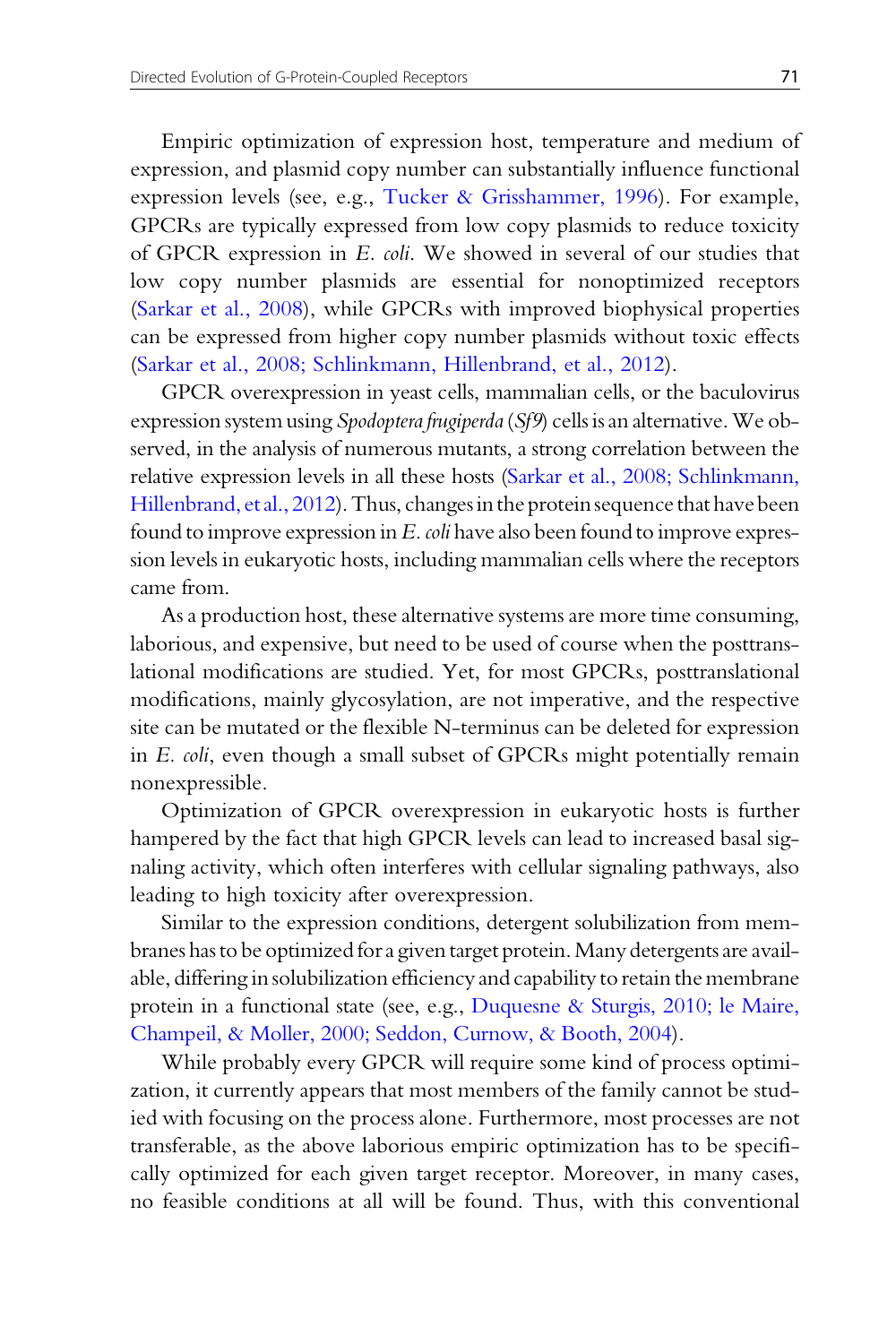approach alone, most GPCRs would remain inaccessible, as the biophysical protein properties themselves are limiting.

#### 1.3.2 Protein engineering

The second strategy thus focuses on identifying a related protein sequence with improved biophysical properties. A commonly used strategy is to screen the "homology space" for target homologs with similar function, but better protein behavior with respect to expression and biophysical properties. It is commonly found that homologous proteins of bacterial origin, notably from thermophilic bacteria, have more favorable properties than proteins from eukaryotes, and this has been observed for membrane proteins as well ([Granseth, Seppala, Rapp, Daley, & Von Heijne, 2007](#page-28-0)).

Unfortunately, the above strategy cannot be applied to GPCRs, as it appears that prokaryotes do not contain such proteins. Despite the fact that this strategy is popular in current structural biology, the homologs used often share only very low sequence identity, thus potentially limiting the relevance of homolog characterization.

In this situation, protein engineering techniques provide a valuable alternative to the classical (but limited) homology search to identify near-target-like GPCR variants with a desired phenotype, which are first of all functional, stable, and show high expression. Many protein engineering strategies are routinely applied to soluble proteins but cannot easily be transferred to integral membrane proteins. Rational design of a protein sequence relies on sufficient structural and functional information about the target protein in order to design a favorable phenotype—the very reason of writing this chapter is that this information is not available yet. For GPCRs, rational design is thus not an alternative, at least not yet, as the limited structural information and the difficulties of protein expression and purification constitute major roadblocks in the application of this strategy. Furthermore, using classical trial-and-error approaches, many variants would have to be individually designed and tested for a given target protein.

Directed evolution and selection for the desired phenotype provide a more attractive methodology, and the availability of a screening and selection technique would render sampling of highly diverse libraries possible in order to identify a rare mutant with the envisaged phenotype. A main focus in GPCR research is to improve receptor expression levels and stability, in order to increase the diversity of receptors that are accessible to functional and structural studies. It has been shown by Bowie and coworkers (summarized in [Bowie, 2001](#page-28-0)) that stabilizing mutations are not rare in membrane proteins,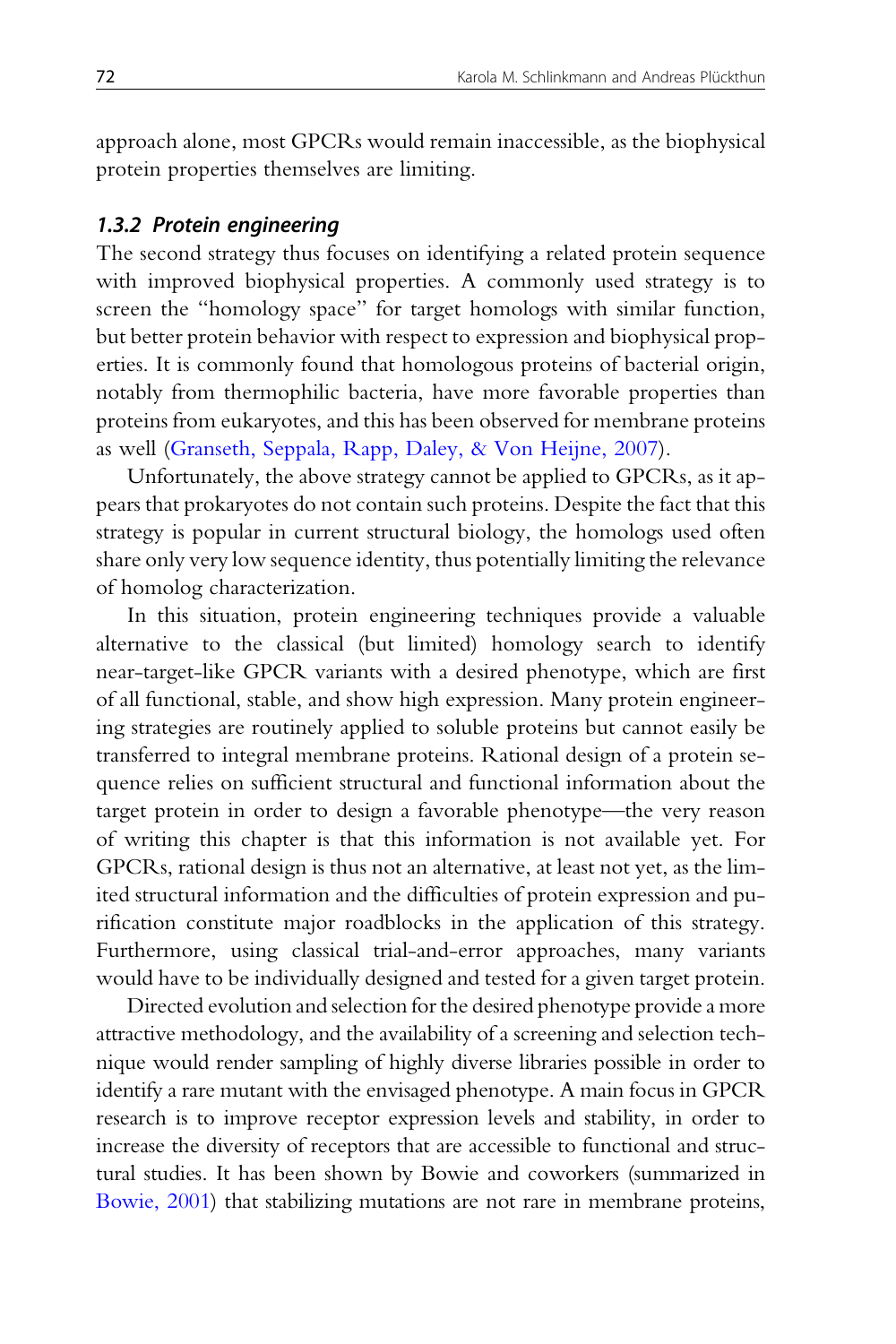emphasizing the great potential of membrane proteins as a target for directed protein evolution.

In our laboratory, we had previously developed an E. coli-based selection system to evolve and engineer GPCRs for high functional expression and stability in detergent (Dodevski & Plückthun, [2011; Sarkar et al., 2008;](#page-28-0) [Schlinkmann, Hillenbrand, et al., 2012; Schlinkmann, Honegger, et al.,](#page-28-0) [2012](#page-28-0)). The lack of GPCR-homologs in E. coli turns out as an advantage here, as these receptors cannot interfere with any cellular signaling pathway, as opposed to when using eukaryotic expression systems. By multiple and iterative rounds of gene randomization, followed by selection for high functional expression using a fluorescence-activated cell sorting (FACS)-based approach, functional and highly expressed receptor variants can be efficiently identified within less than a month time.

The main prerequisite for this approach is the availability of a functional ligand: The FACS selection is based on positive selection using a fluorescence-labeled ligand, thereby ensuring functionality of the receptor. No further functional or structural information other than the primary protein sequence is needed, as unfavorable variants are efficiently selected against. Furthermore, library sizes of  $>10^7$  can easily be transformed into E. coli and efficiently be screened by the FACS-based selection system (screening of approximately  $10^7$  single cells per hour in yield mode). High-efficiency transformation of yeast cells or mammalian cells is not as straightforward and thus less suitable for highly diverse libraries.

The robustness of our method allows application of stringent selection conditions on receptor libraries with high diversity, as only the coverage of a large mutational space increases the chances to identify rare receptor variants with the desired phenotype. We have successfully applied this methodology to substantially improve the expression levels of several GPCRs from hardly detectable (<500 receptors per cell) to well expressed (6000–25,000 receptors per cell) (Dodevski & Plückthun, 2011; Sarkar [et al., 2008; Schlinkmann, Hillenbrand, et al., 2012; Schlinkmann,](#page-28-0) [Honegger, et al., 2012](#page-28-0)).

In the above studies, we further observed an inherent coevolution of detergent stability with functional expression levels, the latter one never being under direct selection pressure. During selection, pressure is applied on functional receptor expression, which is a result of the efficiency of correct protein folding, insertion into the lipid bilayer and stability within the lipid bilayer [\(Jungnickel, Rapoport, & Hartmann, 1994\)](#page-28-0). It is thus an indirect selection for biophysical properties, emphasized by the fact that mutants selected in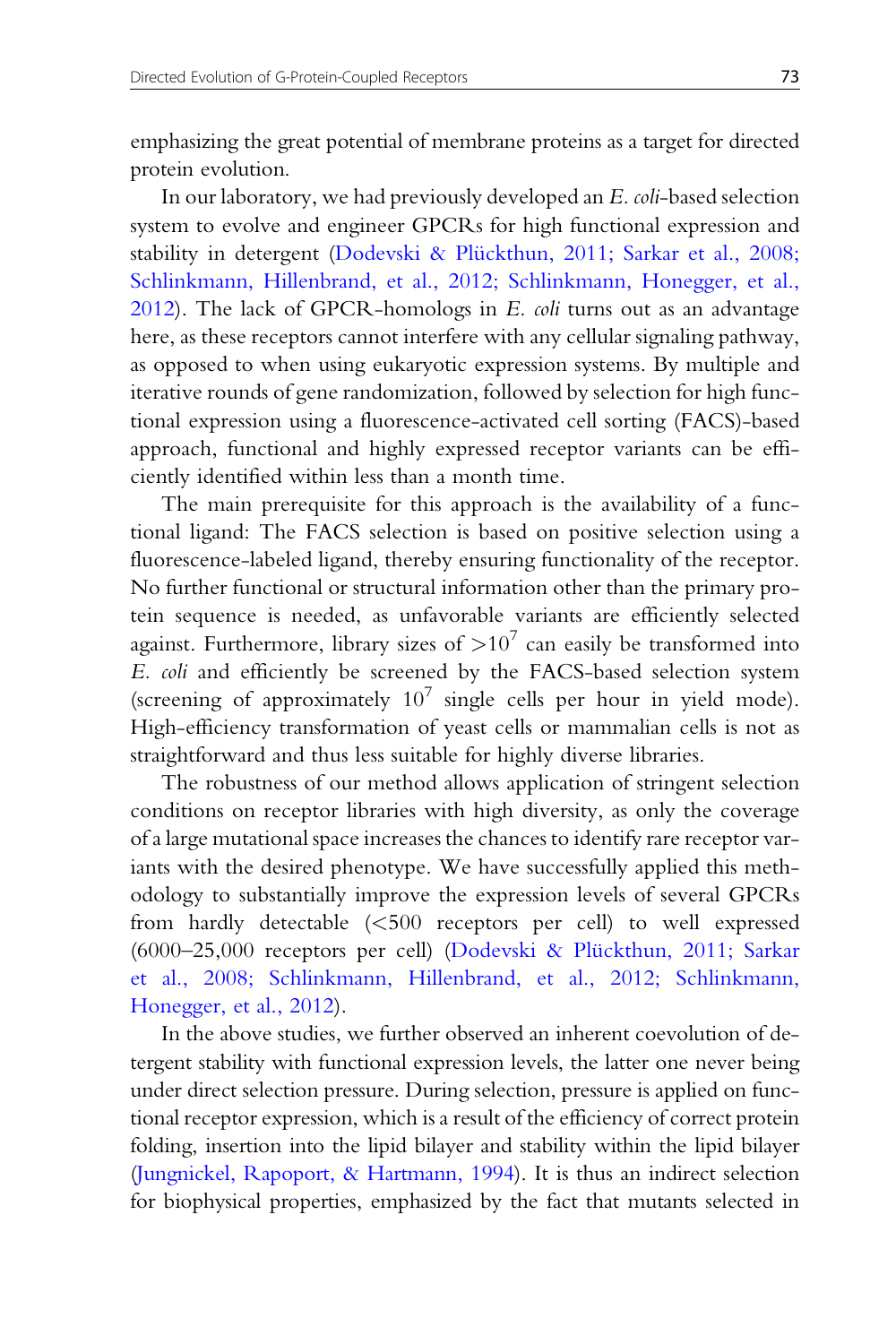E. coli also express better in eukaryotic cells (Dodevski & Plückthun, 2011; [Sarkar et al., 2008; Schlinkmann, Hillenbrand, et al., 2012](#page-28-0)). Nonetheless, functional expression and detergent stability are not directly linked as we find residue substitutions influencing one property but not the other [\(Dodevski &](#page-28-0) Plückthun, 2011; Sarkar et al., 2008; Schlinkmann, Hillenbrand, et al., 2012; [Schlinkmann, Honegger, et al., 2012](#page-28-0)).

Different from our selection technique, in vitro alanine scanning solely for detergent stability leads to uncoupling of receptor expression and stability, and coevolution is thus unlikely to be detected ([Shibata et al., 2009\)](#page-29-0).

The selected receptor variants display very high sequence identity to their original target (usually above 95%). Only a few amino acid changes are necessary to significantly improve the expression and biophysical behavior of the target protein, clearly illustrating that GPCRs maintain a delicate balance between stability in the membrane, flexibility required for signaling, and the subsequent steps of receptor inactivation and degradation or recycling [\(Deupi & Kobilka, 2007](#page-28-0)). These constraints limit stability and at least partly explain the paucity of structural information from this large family, despite Herculean efforts.

# 2. METHODS

# 2.1. Generation of genetic diversity

The described diversification methodologies are applicable to all GPCRs for which the coding sequence is known and which can be successfully cloned into an E. coli-expression vector. If the below-described FACS-based selection method is applied, a respective receptor ligand has to be available (see above).

# 2.1.1 Error-prone PCR to randomize GPCR sequences

By default, random mutagenesis is a stochastic process, without any external influence on the distribution of the introduced mutations. This assumption-free process is an easy and fast method to create genetically diverse receptor libraries on DNA level. Random alterations are introduced to the receptor coding sequence by error-prone PCR, and the mutational load per receptor sequence can be controlled by adaptation of the reaction conditions. Error-prone PCR amplification should be limited to the receptor coding sequence to keep the fusion protein tags intact and functional. Evidently, diversification can be further restricted to a specific receptor region, if desired.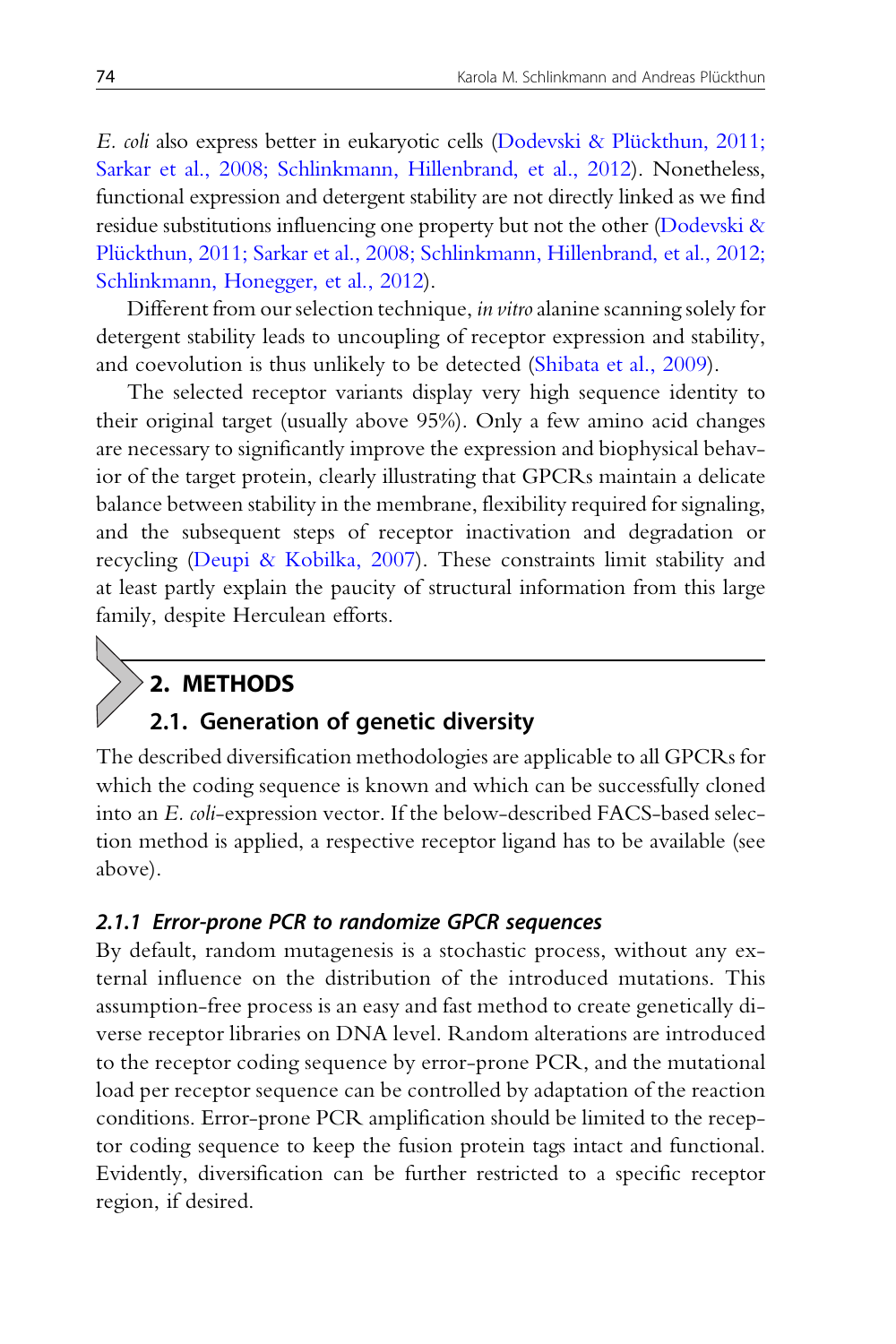The obtained mutational load is a product of the number of base misincorporations per amplification round and the number of amplification rounds. Both factors need to be adjusted to ensure optimal results since the optimal mutational load highly depends on the target protein and the desired phenotype. From our experience, in the case of GPCRs under functional selection of ligand binding, a low mutational load of 1–5 amino acid substitutions per randomization round is suitable. The argument for choosing a low error rate and rather more selection cycles are as follows: The 7 transmembrane helices of the GPCR are long stretches where the introduction of even one charged residue would render the GPCR nonfunctional. Such a substitution would therefore mask the beneficial effect of other mutations, and the clone would be lost. Thus, we have to tread carefully and add the mutations slowly, "purifying" the population by selection rounds after mutagenesis. Error-prone PCR mainly introduces single-base changes, and a subset of substitutions will hence remain silent on the amino acid level, but they can become nonsilent with further diversifications rounds. Even some mutations on the amino acid level will only show their beneficial effect in the presence of existing mutations. These beneficial "neutral drift" phenomena are an inherent property of the evolutionary process.

Different alternatives exist for gene diversification: First, a low-fidelity DNA polymerase such as Taq DNA polymerase can be employed. To support base misincorporations,  $Mg^{2+}$  concentrations,  $Mn^{2+}$ , or the amount of polymerase are elevated to increase the likelihood of continuous strand synthesis after mismatches, and unbalanced nucleotide mixtures or nucleotide analogues can be used to favor mismatches ([Cadwell & Joyce, 1994; Spee, de](#page-28-0) Vos, [& Kuipers, 1993](#page-28-0)). However, the obtained diversification is highly nonrandom, since Taq DNA polymerase favors AT to GC substitutions over others ([Wilson & Keefe, 2001\)](#page-30-0). A different mutational bias (GC to AT) can be obtained by using Mutazyme® DNA polymerase (Stratagene GeneMorph Kit). The need for random diversification led to the development of a new and optimized enzyme blend, Mutazyme II® (Stratagene GeneMorph Kit II), a DNA polymerase with reduced mutational bias by combination of the Mutazyme® with a novel *Taq* DNA polymerase (e.g., [Vanhercke, Ampe,](#page-30-0) [Tirry, & Denolf, 2005\)](#page-30-0). A routinely used method in our laboratory employs the Mutazyme II<sup>®</sup> DNA polymerase.

The GPCR coding sequence of interest is used for error-prone PCR, and 10 ng of template DNA is used as input. Flanking PCR primers should include suitable restriction sites for subcloning into the expression vector. Low template DNA input decreases the final fraction of wild-type sequence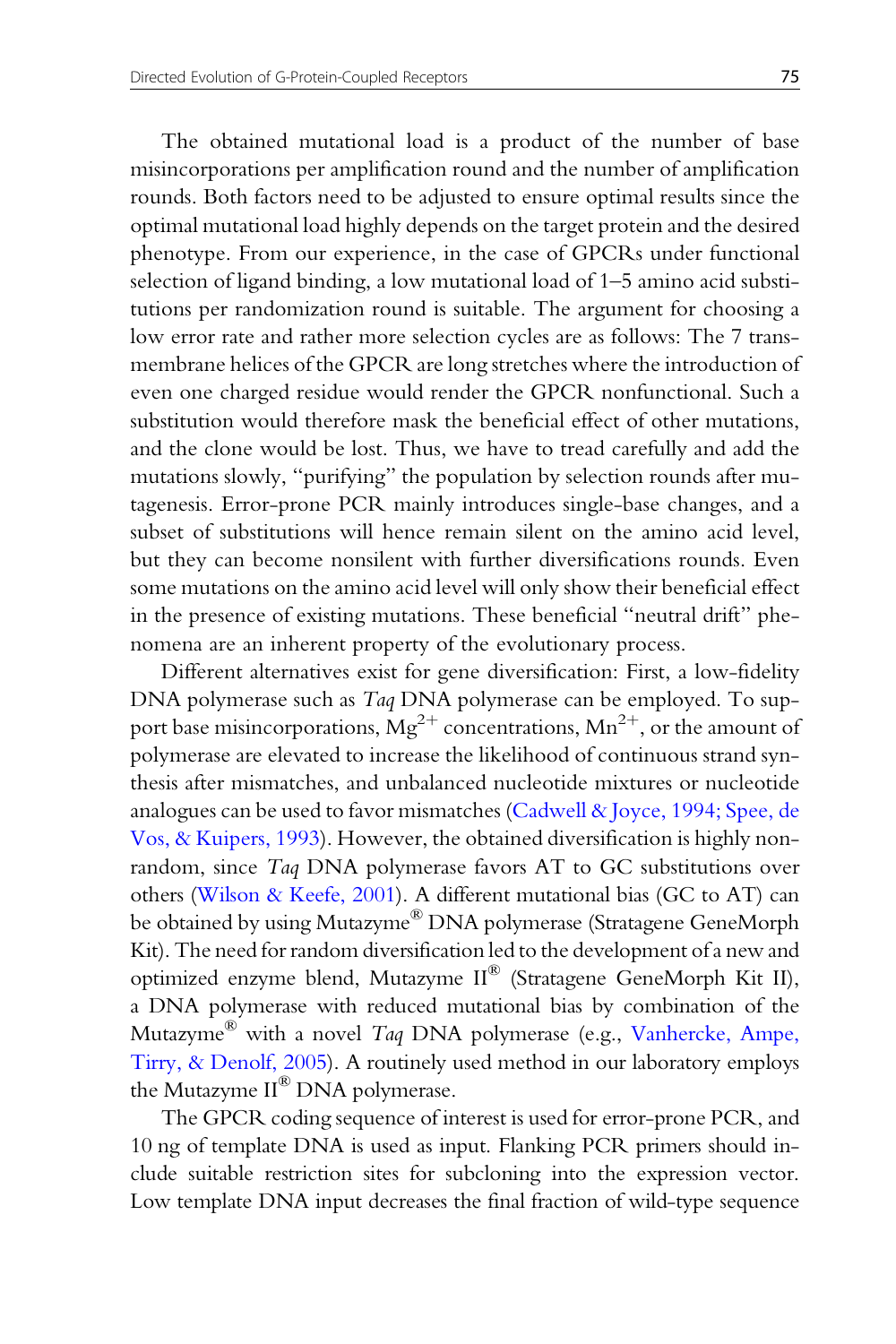in the diversified sequence pool and increases the likelihood that amplification and diversification in further error-prone PCR rounds starts from a previously diversified template. Thirty cycles of PCR amplification are routinely used for error-prone PCR, and the diversified PCR product is treated with DpnI to digest template sequences, as it is specific for methylated DNA as produced in E. coli in the form of the starting plasmid. A subsequent PCR amplification with a high-fidelity polymerase, for example Phusion® Polymerase (Finnzyme), is used to obtain sufficient quantities for the subsequent cloning steps. The diversified PCR product is then purified, if necessary from a preparative agarose gel to avoid carryover of PCR side products, and is subsequently digested with the flanking restriction enzymes. A further purification step is used to obtain the final PCR product for subcloning, typically,  $2-3 \mu$ g of DNA.

Despite optimization of error-prone PCR conditions to minimize mutagenic bias, it has to be considered that error-prone PCR will still favor certain amino acid substitutions over others, as some substitutions would require two consecutive base changes, which are statistically unlikely to happen.

Random mutagenesis using error-prone PCR was successfully applied to create genetic diversity within the rNTR1 ([Sarkar et al., 2008\)](#page-29-0), the adrenergic receptors  $\alpha_{1a}$  and  $\alpha_{1b}$ , and the tachykinin receptor NK<sub>1</sub> ([Dodevski &](#page-28-0) Plückthun, 2011) for selection for high functional expression and stability. Notably, the tachykinin receptor  $NK<sub>1</sub>$  did not only evolve to higher expression levels, but could also be evolved for functional extraction from the lipid bilayer by detergent treatment, which is not possible for the wild type (Dodevski & Plückthun, 2011). For all receptors, increase in expression levels was associated with improvement of biophysical protein properties.

## 2.1.2 Single amino acid scanning mutagenesis approaches

Alanine-scanning mutagenesis is a common approach to identify positions of a target protein that are crucial for a desired phenotype ([Clackson & Wells,](#page-28-0) 1995; [Wells, 1991\)](#page-28-0). Every amino acid position of a given target protein is sequentially and separately replaced by alanine and every mutant is analyzed for the desired phenotype.

With respect to GPCRs, the high helical propensities, the small side chain size, and the relative inertness of alanine make it a most likely tolerated substitution in most receptor positions, and might in principle improve the biophysical properties of the receptor by improving helix propensities and packing. Yet in a comprehensive all-versus-all screen [\(Schlinkmann,](#page-29-0) Honegger, [et al., 2012\)](#page-29-0), almost no alanines were the most preferred amino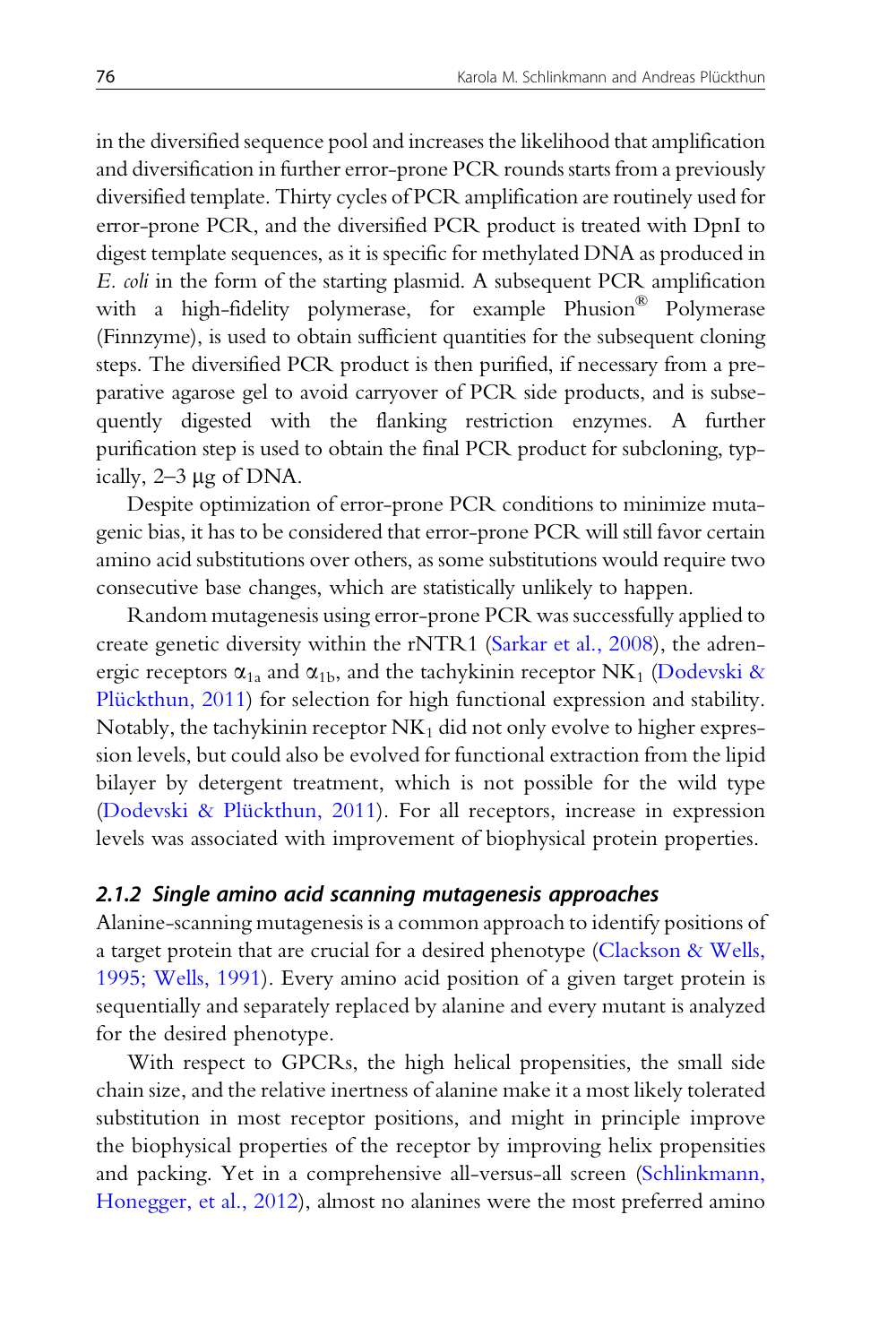acid type. By alanine scanning alone, mutational space is only minimally covered, and the relevance of a specific position for detergent stability may not be identified if the favorable effect would not be conveyed by Ala, but only by a different amino acid substitution.

Nonetheless, alanine-scanning mutagenesis has been successfully applied to two GPCRs, rNTR1 ([Shibata et al., 2009\)](#page-29-0) and the human  $\beta$ 1-adrenergic receptor ([Serrano-Vega et al., 2008](#page-29-0)). Recently, leucine-scanning mutagenesis of the human  $\beta$ 1-adrenergic receptor was performed and revealed further beneficial substitutions ([Miller & Tate, 2011](#page-29-0)).

#### 2.1.3 Technical aspects of mutant construction

The production of a collection of single mutants is a straightforward point mutagenesis, albeit becoming laborious with the number of mutants to be generated. For each mutant to be constructed, a mutagenic and complementary primer pair covering the codon of interest and introducing the mutation is required. Two cloning strategies can be applied: First, the mutagenic primer pair can be used for PCR amplification of the entire expression vector, for which only the mutagenic primer pair is needed. The PCR is performed for 15–18 cycles using a high-fidelity DNA polymerase such as Pfu DNA polymerase (Promega). For elongation, 2–2.5 min/1000 base pairs (bp) are recommended for optimal performance of the reaction. Digestion of the input template DNA is achieved by DpnI treatment, followed by transformation of E. coli by the amplified expression vector. With complete digestion of the input DNA, only mutant clones should be obtained. Plasmid DNA from a single colony is then isolated, the sequence is recloned into a fresh vector (to eliminate any spurious introduction of backbone mutations in the vector which could mask the true phenotype), and the sequence of the final construct is verified by sequencing.

Second, a two-step assembly PCR strategy [\(Fig. 4.1A](#page-11-0)) can be alternatively used. In a first PCR amplification round, the two following PCR fragments are generated: A flanking forward primer, introducing the  $5'$  restriction site, and the reverse mutagenic primer are used to obtain a PCR fragment covering the 5'-half of the receptor sequence, including the desired mutation. Similarly, the 3'-half fragment including the desired mutation is obtained from a PCR using the forward mutagenic primer and the reverse flanking primer, introducing the 3'- restriction site. The quality of the two PCR products is analyzed on an analytical agarose gel, and PCR products are purified from a preparative agarose gel in case additional side products are detectable. If large numbers of mutants have to be generated, it is worth to optimize PCR conditions such that a pure and single PCR product of correct length is obtained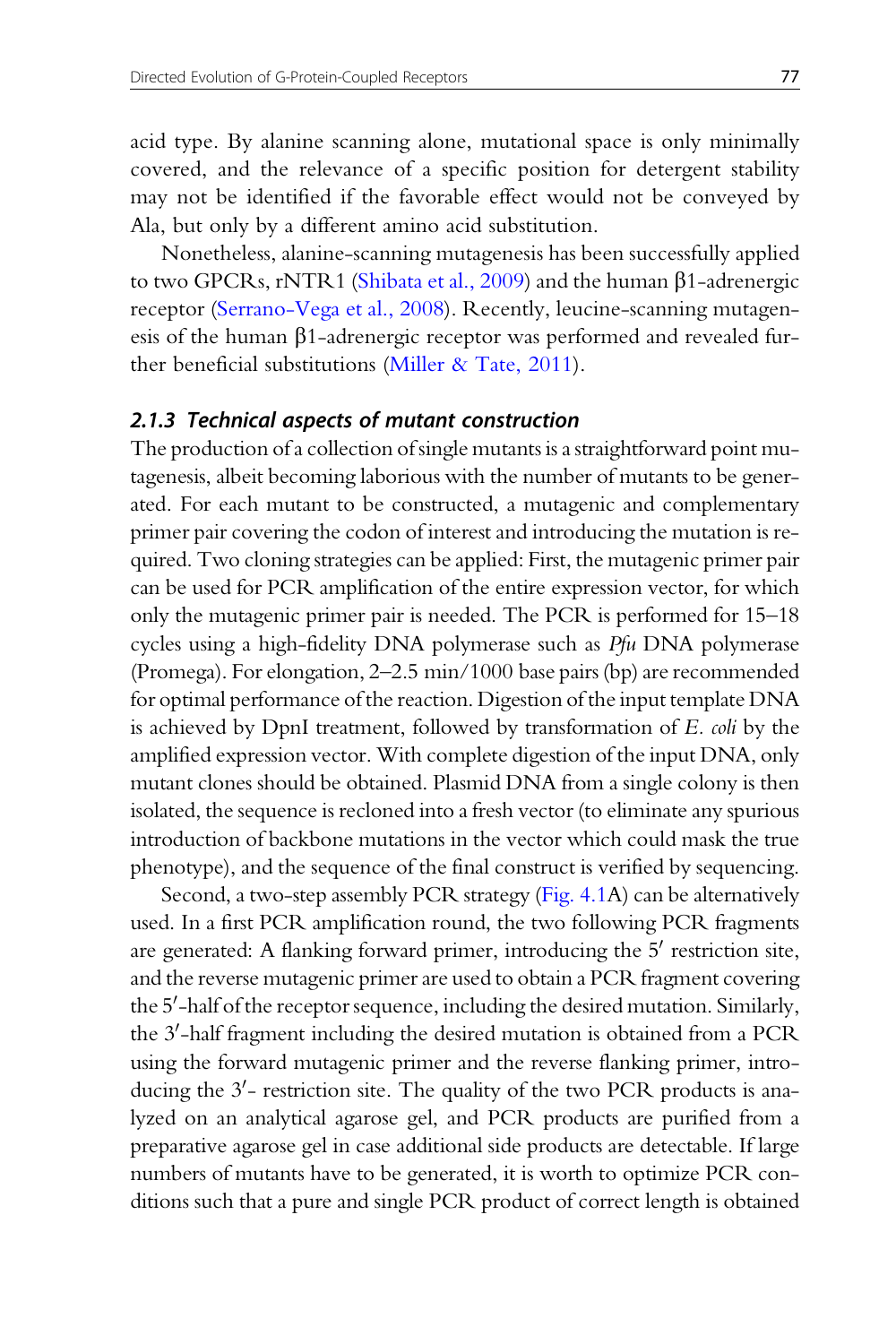<span id="page-11-0"></span>

(6) Cloning of triple mutant into expression vector

Figure 4.1 Generation of position-specific randomized GPCR libraries (A) and multiple GPCR mutants (B). (A) Fully randomized position-specific libraries are generated by a two-step PCR assembly strategy. First, two separate PCRs are performed with the GPCR coding sequence (1) as template: with primers p1fw and pNre (2a), the 5'-end of the library N is generated. Primers pNre and pNfw are NNN-randomized in the codon of library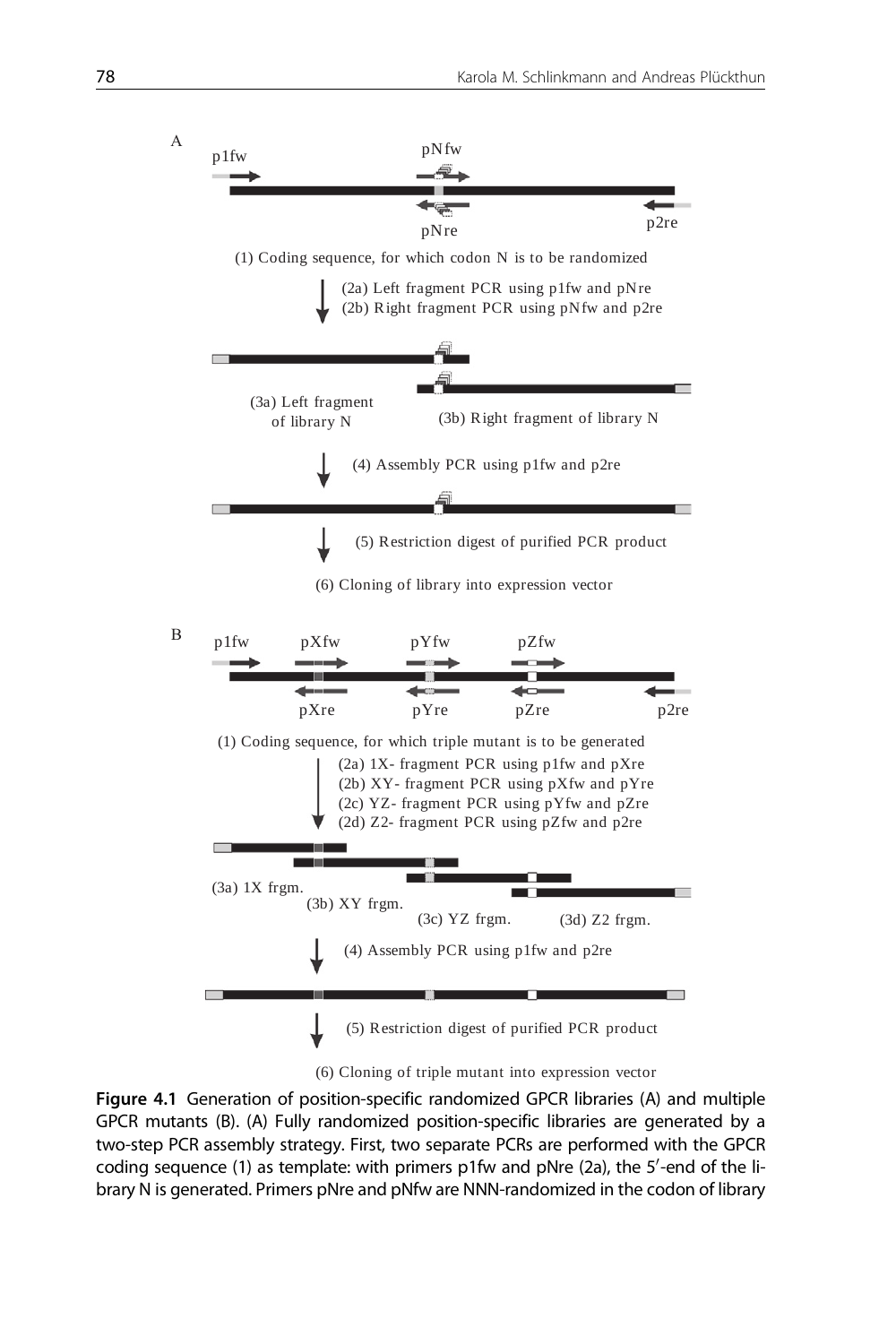every time. In this case, the output of the first PCR amplification round can be directly used as input for the second PCR assembly step. Twenty to one hundred nanogram of each purified PCR fragment or  $1-2 \mu$ l of each unpurified PCR is used for extension of the two fragments and assembly of the full-length mutagenized receptor sequence. Both PCR products overlap in the mutagenized region, and the mutagenic primer pair should be designed such that the overlap is 25–30 bp. The flanking PCR primers are used for PCR amplification of the full-length mutagenic sequence.

For fragments of similar length, a standard amplification PCR protocol is working well. However, particularly for fragments with larger differences in length, the extension of the two fragments from the overlap region before assembling them is beneficial for obtaining the specific PCR product. For this purpose, 5–10 PCR cycles are performed in the absence of the flanking primers, and 25–30 amplification rounds are subsequently performed after addition of the flanking primers. If the position to be mutagenized is close to one end of the receptor sequence, the corresponding flanking primer can be elongated to include the target position and introduce the desired mutation. In this case, only one PCR amplification step is necessary. Primers of approximately 100 nucleotides have been successfully used by the authors to introduce mutations.

The assembly strategy can be easily employed for fast generation of multiple defined mutants by generation of multiple mutagenic and overlapping fragments that are assembled to the full-length construct in the second PCR step. A triple mutant can be successfully obtained within one round of assembly [\(Fig. 4.1](#page-11-0)B). For this purpose, mutagenic primer pairs covering the target positions, denoted X, Y, and Z here in sequential order, are designed to introduce the desired mutations. In the first PCR amplification, four fragments are generated: The first fragment covers the region from the 5' end to the most upstream mutation X (obtained with the  $5^{\prime}$ -flanking primer and the reverse mutagenic primer X), the second fragment reaches from mutation X

position N, thus introducing the desired randomization. For a specific point mutation, primers pNfw and pNre have a defined sequence at the target position. Primers p1fw and p2re introduce restriction sites for subcloning into the expression vector (overhanging gray ends). With primers pNfw and p2re (2b), the 3'-end of library N is generated. The resulting PCR products (3a, 3b) are isolated and purified and used as template for the subsequent assembly PCR (4). Primers p1fw and p2re are used to generate and amplify the full-length library PCR product from the two fragments. The full-length library is purified and subsequently cloned into the expression vector. (B) A triple mutant is assembled from four separate fragment PCRs similar to the position-specific library in (A).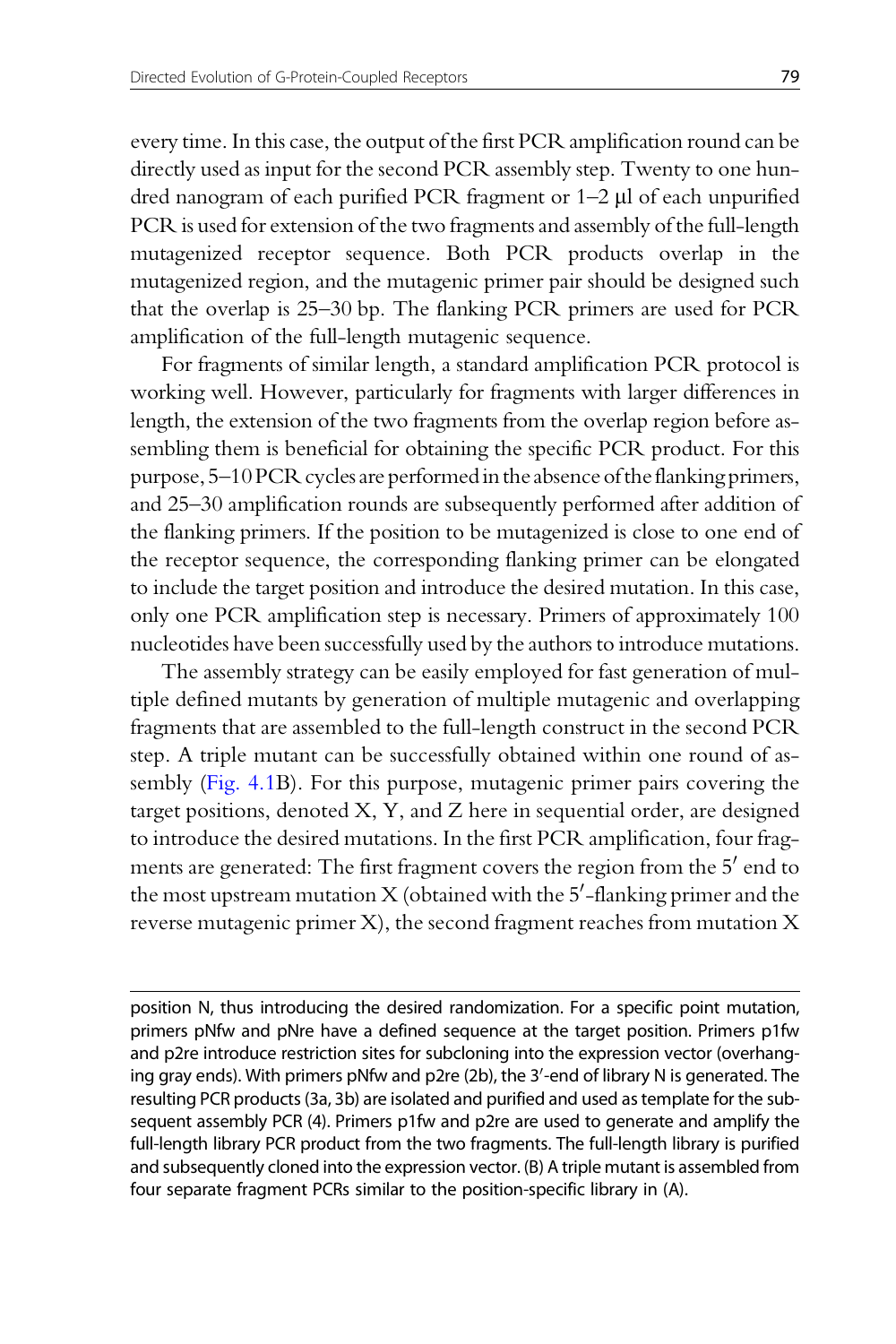to mutation Y, and corresponding fragments are amplified from Y to Z and Z to the  $3'$  end. Individual fragment lengths should be 200 bp at minimum for optimal results. All fragments are then combined in a second PCR step for assembly of the full-length sequence by amplification with the flanking primers as described above. If the assembly of four fragments is inefficient or results in PCR side products, it is recommend to assemble two overlapping fragments in two separate reactions and to assemble the full-length sequence from these intermediate fragments.

The full-length mutagenic fragment is then purified, if necessary from a preparative agarose gel, and the flanking restriction sites are digested by the respective restriction enzymes. The purified mutagenic fragment is then ligated into the expression vector and E. coli is transformed with it. The DNA of a single colony is isolated and sequence-verified.

The second strategy seems to be more work-intensive at first sight. However, it contains only one cloning step, as every sequence is cloned directly into a fresh expression vector. In contrast, amplification of the entire expression vector by PCR can easily accumulate mutations in the vector backbone, affecting origin of replication or the promotor, for example. In order to avoid any spurious mutation, the mutagenized receptor sequence has to be cut and ligated into a fresh vector backbone by restriction digest, hence making this strategy actually more time consuming than the second strategy.

#### 2.1.4 Comprehensive mutagenesis

A more integrative method is to explore the entire mutational space by full randomization of a specific receptor position with selection for the amino acid variant conveying the desired phenotype. With our FACS-based selection system, a powerful and efficient selection method exists to select for high functional expression and stability [\(Sarkar et al., 2008\)](#page-29-0).

Because of the incomplete coverage of mutational space as well as target sequence space by random mutagenesis, we recently performed a saturating and exhaustive mutagenesis on rNTR1-D03 to determine for every position the residue types that are not permitted, permitted, and preferred ([Schlinkmann, Honegger, et al., 2012](#page-29-0)). Importantly, the already improved mutant rNTR1-D03 was used as a framework, since rNTR1-wt expression levels were too low for these experiments.

A full coverage of mutational space should ideally include the full codon diversity, to ensure phenotype selection and exclude any bias from variable tRNA levels, mRNA secondary structure, or other undesired influences.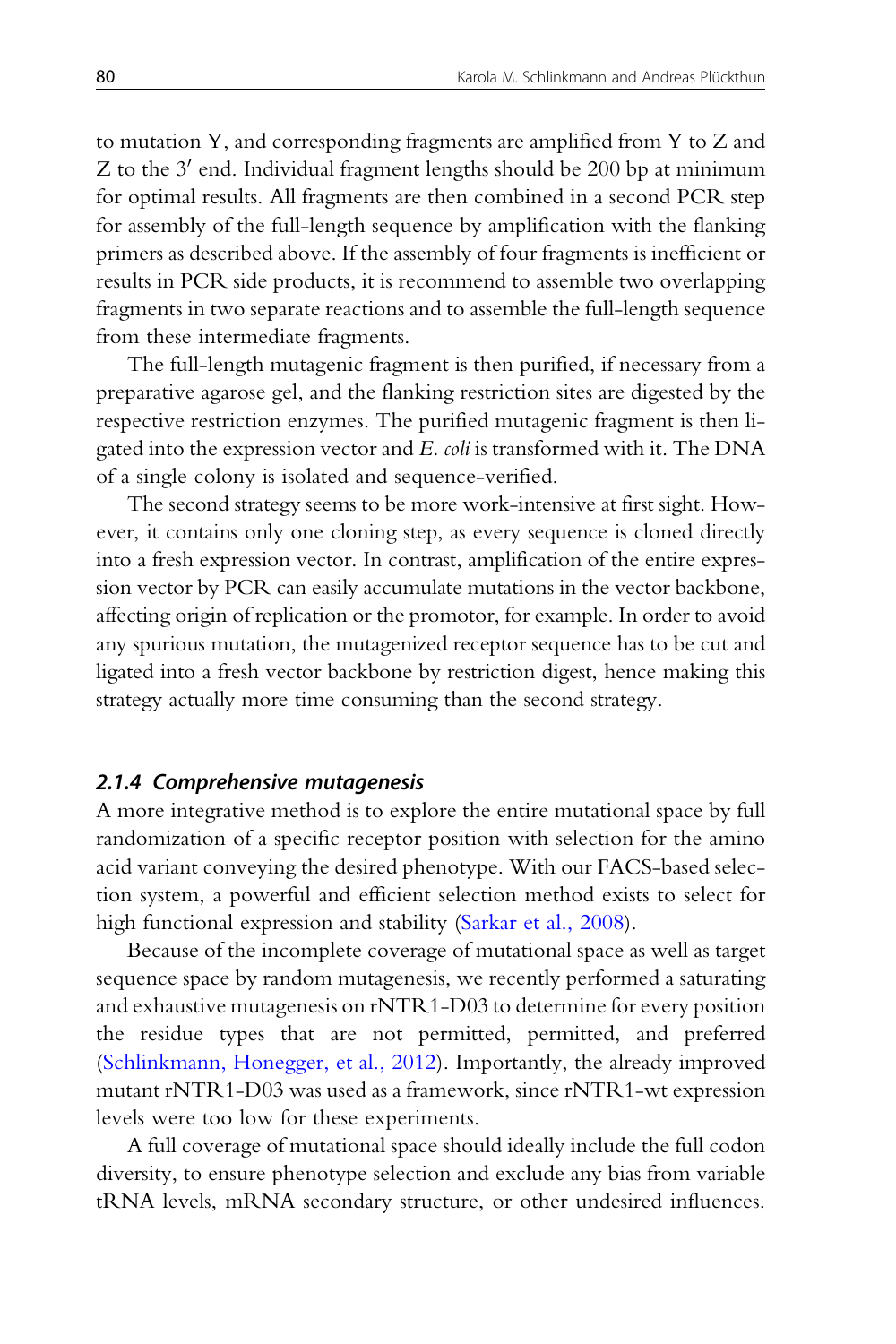The occurrence of several or all codons of a preferred amino acid after selection internally verifies the selection outcome.

Generally, the strategy to fully randomize a specific amino acid position, that is to create a position-specific library, is based on the generation of a single point mutagenesis [\(Fig. 4.1A](#page-11-0)). The mutagenic primers contain an NNN sequence at the target codon, where N denotes an equimolar mixture of all four nucleotides. An NNN mixture also includes stop codons, and depending on the screening and selection technique that is employed, the primer design may have to be adapted to exclude stop codons. However, with FACS-based selection for functional expression using fluorescent ligands, stop-codon mutants are counterselected, as most of these mutants do not contain a functional ligand binding site (unless the stop codon occurs after TM7). Thus, the counter-selection of stop codons is a useful internal quality control of the selection success.

Primers should be designed such that the hybridization temperature with the template is between 55 and 65  $^{\circ}\textrm{C}$  so that differences in specific primer sequences are negligible. Two overlapping half fragments of the target sequence are then generated similar to the approach described above, extended and amplified. Very importantly, throughout all steps of library generation, care must be taken to preserve library diversity. Thus, DNA amounts representing a number of molecules equivalent to 10- to 20-fold of the library diversity should be used as input in every PCR step. The expression vector for subcloning of the position-specific library should not contain a wild-type receptor sequence in order to avoid wild-type overrepresentation due to incomplete vector digest (for details, see [Schlinkmann, Hillenbrand, et al., 2012\)](#page-29-0).

## 2.1.5 In vitro DNA shuffling of GPCR sequences to generate highly diverse chimeric receptor libraries

In vitro DNA shuffling is used to generate chimeras from two receptor sequences. We have recently adapted and optimized the staggered extension process (StEP; [Fig. 4.2](#page-15-0)A) for generation of chimeric libraries starting from the rNTR1-D03 and a mutagenized artificial receptor sequence, rNTR1-M30 or rNTR1-M303 [\(Schlinkmann, Hillenbrand, et al., 2012](#page-29-0)). StEP is a PCR-based approach ([Aguinaldo & Arnold, 2002; Zhao &](#page-28-0) Zha, [2006\)](#page-28-0), in which two or more different sequences are used as input templates. By using a very short combined annealing and extension step at a suboptimal DNA-polymerase elongation temperature, the amplification primers are only extended by a few nucleotides per StEP-PCR cycle. After the subsequent denaturation step, the primers are further extended, until eventually a full-length receptor sequence is obtained. Most importantly,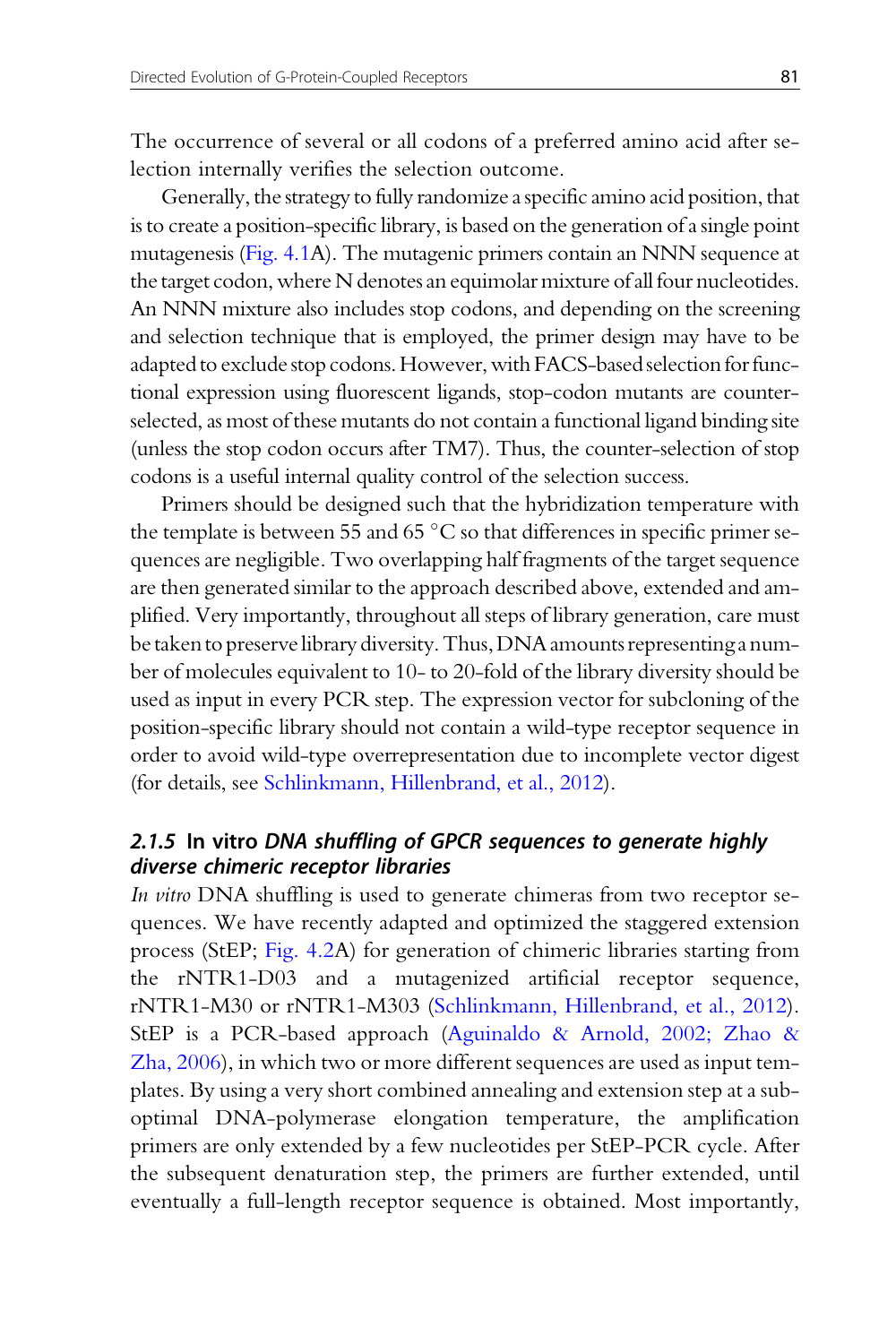<span id="page-15-0"></span>

Figure 4.2 Generation of shuffled GPCR libraries using StEP-PCR. (A) Two (or more) different GPCR templates are used for in vitro DNA shuffling, denoted as seq. 1 and seq. 2 here (1). By using high numbers of very short StEP-PCR cycles, the flanking primers are only extended by a few nucleotides (3a–3c) until eventually, a full-length and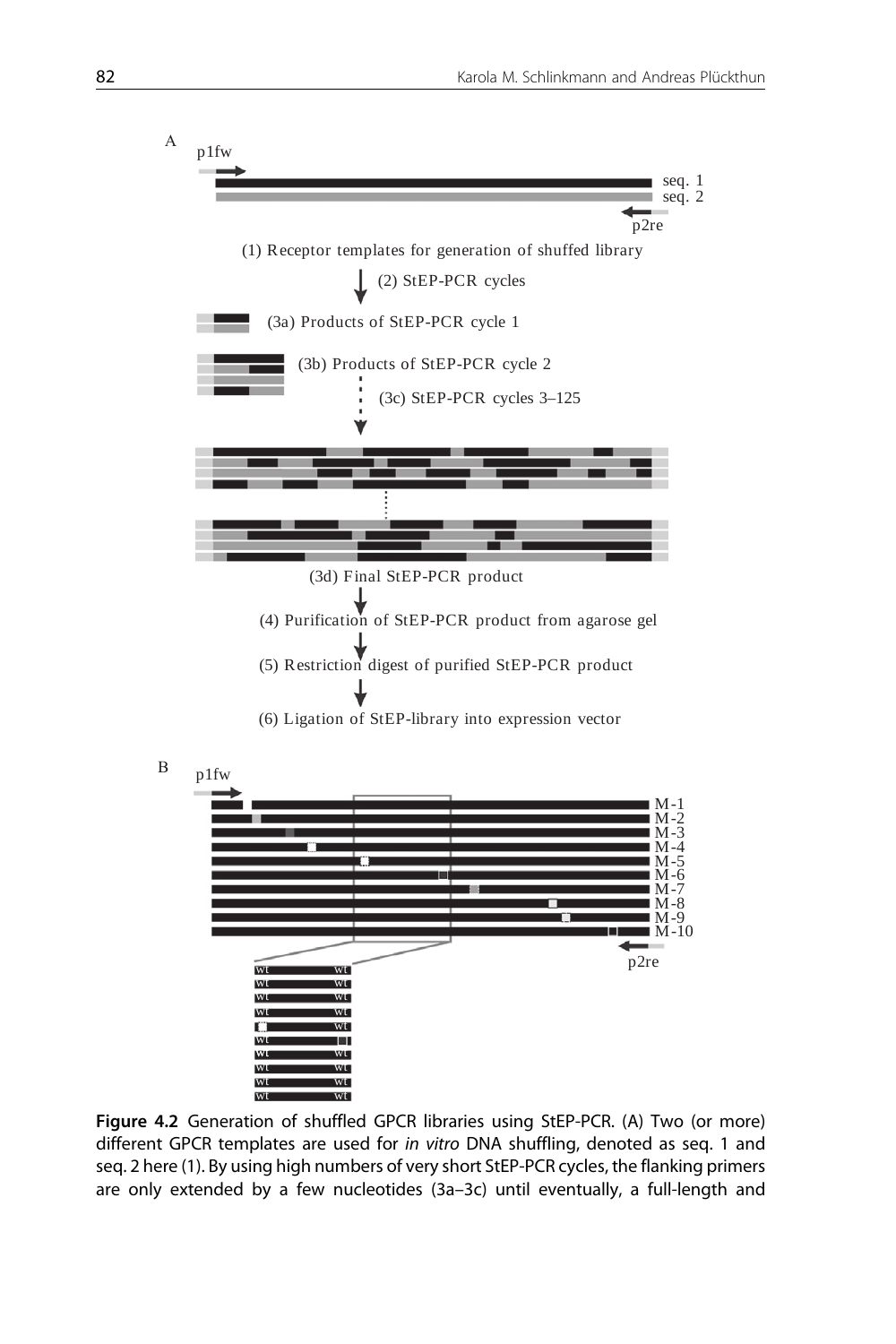by using two or more different input templates, the growing primer fragment can switch templates between two PCR cycles, and thus accumulates mutations from two different templates in one chimeric receptor sequence.

For shuffling of two GPCR variants of approximately 1200 bp, 10 ng of each plasmid template DNA is mixed per 50  $\mu$ l PCR using 2 units Vent $_{\rm R}^{\circledR}$ DNA Polymerase (NEB) and 30 pmol each of the two flanking primers, introducing a restriction site. The choice of DNA polymerase greatly affects shuffling efficiency, and the following aspects should be considered: High fidelity is required to avoid undesired mutations as a result of high number of StEP-PCR cycles. To yield short recombination distances, a slower DNA polymerase is preferred, for example  $Vent_R^{\circledR}$  (NEB,  $\sim$  1000 bp/min) over Phusion<sup>®</sup> DNA polymerase (Finnzymes, 1000 bp/15 s).

The amplification yield in a StEP reaction is comparably low, and further PCR amplification of a single StEP reaction should be avoided, as it does not increase diversity. With a theoretical diversity of about  $10^7$ , 12 reactions are setup in parallel to increase the product amount while simultaneously generating high diversity. StEP shuffling is performed for 125 PCR cycles on a Biometra T3 thermocycler (heating rate of 2  $^{\circ}$ C/s) with 30 s denaturation at 94 °C and 6 s annealing/elongation at 50 °C per cycle and 2 min of initial denaturation. A final and extended elongation step should be omitted, as it could lead to amplification of the template sequences without shuffling.

StEP is a delicate PCR-based process, reacting strongly to small changes in reaction conditions. The most important parameters for optimization and troubleshooting are duration and temperature of annealing and elongation, which are key determinants of shuffling efficiency. Under these conditions, recombination events within 30-bp distance are obtained. Importantly, the differences in heating and cooling rates between thermocyclers strongly influence the recombination efficiency and yield of the StEP process, and should be controlled and adjusted together with the elongation conditions. With slow heating and cooling rates (2  $\rm{°C/s}$ ), the actual window of

chimeric GPCR sequence is generated (3d). By template switches between the StEP-PCR cycles, mutations from two templates are combined in one StEP-PCR product (3c). The StEP-PCR product is then purified from an agarose gel (4) and the flanking restriction sites are digested (5) for ligation into the expression vector (6). (B) Recombination efficiency of a StEP reaction on 10 individual point mutants will suffer from "dilution" of a given mutation with wild type (wt) from other mutant sequences, and the observed net recombination efficiency is much lower than the actual efficiency, as many recombination events will not result in sequence changes.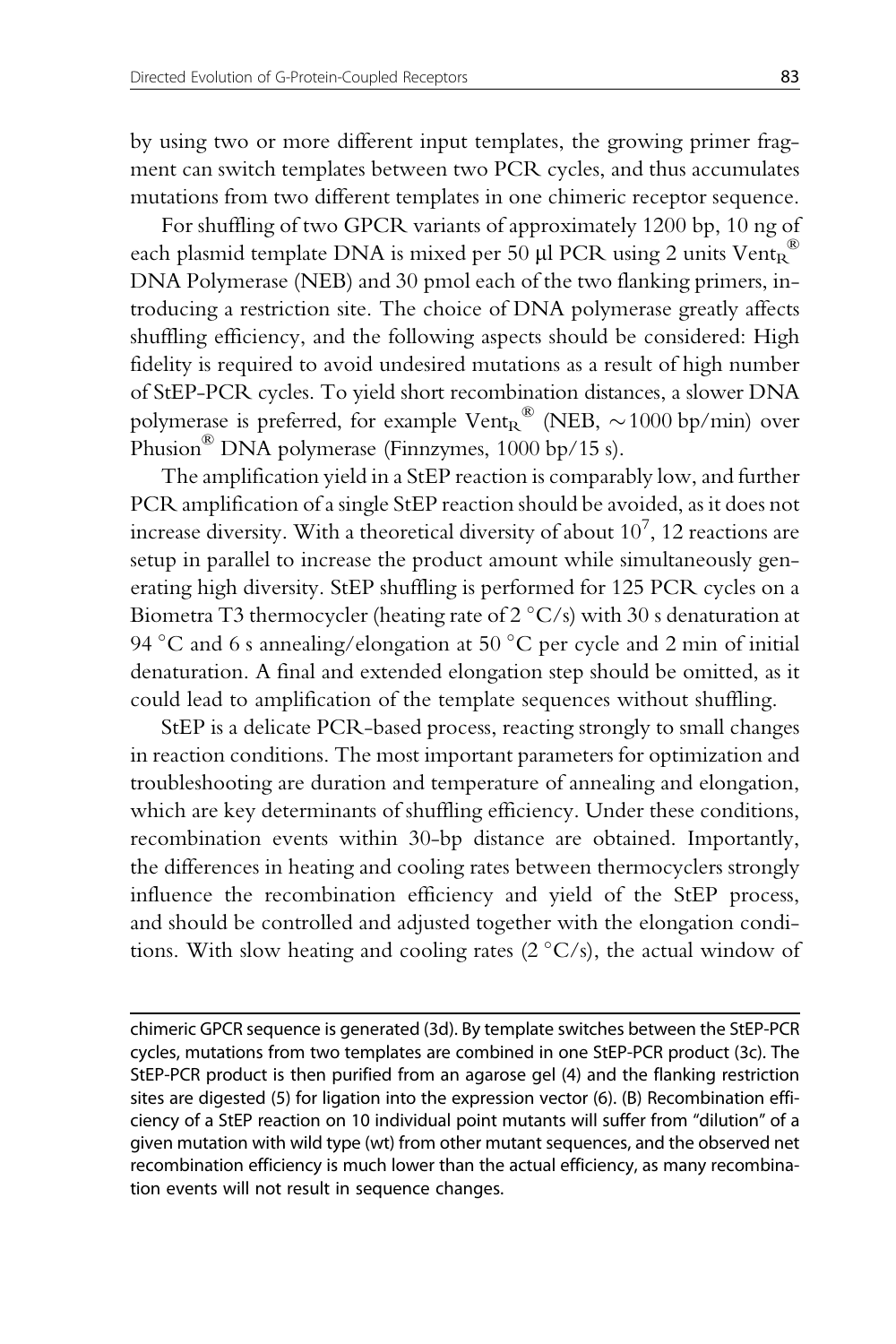DNA-polymerase activity is longer than defined by the annealing and elongation cycle (here 6 s per cycle), compared to thermocyclers with fast heating rates (up to 6  $\rm ^{\circ}C/s$ ). Under these conditions, elongation times might have to be extended to allow sufficient product formation.

Vent<sub>R</sub><sup>®</sup> and Phusion DNA polymerases both exhibit 3'-to 5'-proofreading exonuclease activity, which, for the case that an incorporated mutation locates at the 3'-end of the growing fragment, could lead to correction by the polymerase proofreading activity after template switching. Thus, a DNA polymerase lacking 3'- to 5'-proofreading exonuclease activity, for example Deep Vent $\overline{R}^m$  (exo $\overline{\phantom{a}}$ ) (NEB), might at first seem attractive with respect to recombination efficiency, but it resulted in high amounts of PCR side products in our experiments and was thus not used.

Furthermore, despite the presence of  $2 \text{ mM MgSO}_4$  in the PCR buffer, we observed that a further increase to a final of  $4 \text{ }\mathrm{mM\,MgSO}_{4}$  positively affected the reaction yield, probably by stabilizing DNA-polymerase complexes after mismatches.

The shuffled StEP product is digested with DpnI to minimize the carryover of input templates. The StEP product should be purified from a preparative agarose gel, as PCR side products are common to StEP reactions. The purified product is digested with the corresponding restriction enzymes and purified. At least  $3 \mu$ g of final StEP product should be obtained for subcloning of a product with a theoretical diversity of  $10^7$ .

Shuffling by StEP is an easy and fast technique to generate a chimeric library from two or more target sequences. However, mutations close in sequence (3–30 bp) are inefficiently separated by StEP, and sequences with coupled mutations are overrepresented, compared to the recombined sequences. If more than two templates are shuffled, the apparent recombination efficiency can suffer from a "dilution effect" ([Fig. 4.2](#page-15-0)B): If 10 individual point mutants of a given receptor are used as input templates for StEP shuffling, one sequence will contain a particular mutation, while nine templates contain the wild-type codon in the respective position. Statistically, eight of nine recombination events will shuffle wild type against wild type and the accumulation of mutations in one shuffled sequence is consequently low.

Alternatively, an artificial receptor sequence combining all mutations of interest can be synthesized and shuffled against the wild-type sequence for an mutant to wild-type ratio of 1:1 (e.g., [Schlinkmann, Hillenbrand, et al.,](#page-29-0) [2012\)](#page-29-0). Evidently, the above effect can be easily exploited to direct and influence recombination by adjustment of template ratios and template design.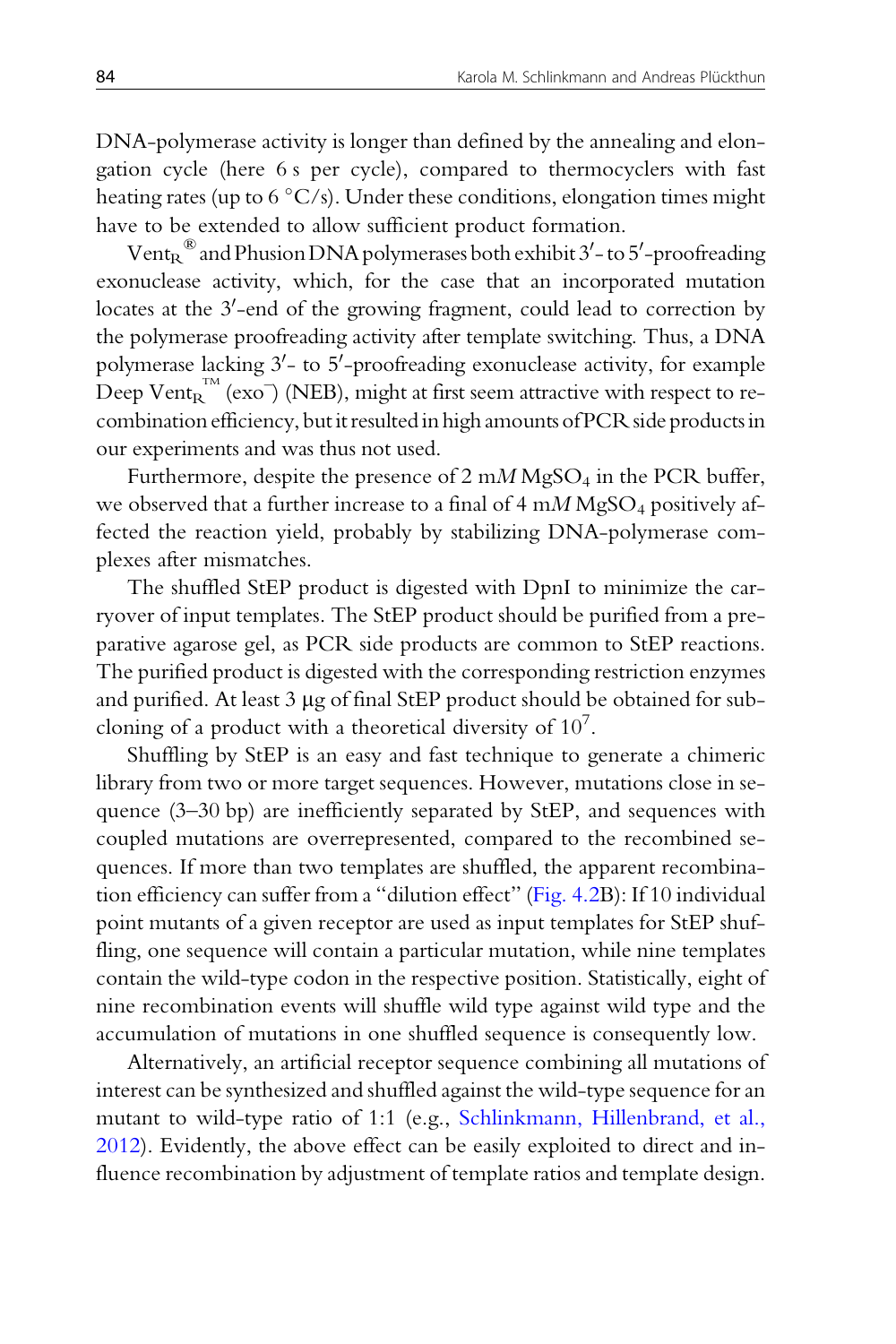The selection output from a diverse StEP-library can be readily subjected to a further StEP shuffling by plasmid DNA isolation from the selected cell pool.

2.1.6 Cloning and transformation of GPCR libraries with high diversity Cloning and transformation of single point mutants, that is, single plasmids, is straightforward and explained elsewhere [\(Sambrook & Russel, 2001](#page-29-0)).

Library cloning and transformation is technically more demanding, and care must be taken to ensure full library diversity throughout all cloning steps. In case of random mutagenesis, library diversity can be estimated by multiplying the number of substitutions per sequence with the number of molecules in the reaction. For a StEP shuffling of two sequences, the theoretical diversity can be calculated from the mutational load of the input templates. In a StEP reaction from two templates, which differ in 30 amino acid positions, the theoretical diversity is given as  $2^{30}$  ( $\sim$  10<sup>9</sup>).

For a theoretical diversity of  $10^7$  and a 1200-bp StEP product to be subcloned, 3 µg of purified product DNA is ligated into the expression vector with a threefold molar excess of insert DNA over vector DNA and 10 units of T4 DNA ligase per µg of DNA in the ligation mix in a total volume of 500  $\mu$ l. Ligation is performed for 12–16 h at 16 °C. Ligation products are then purified using, for example, Qiagen MinElute columns. Column purifications are quick; the final concentration of the ligated product can be controlled by the elution volume and the product is quantitatively recovered. Other methods such as DNA precipitation or purification from agarose gels can be alternatively used, but are more time consuming and less quantitative.

Usually, the limiting step in keeping library diversity is transformation of E. coli. Electrocompetent E. coli cells are superior to chemocompetent cells with regard to transformation rates and should be routinely used for library transformations (for protocols, see, e.g., Chuang, Chen, & Chao, 1995; Dower, Miller, & [Ragsdale, 1988\)](#page-28-0). The amount of DNA per electroporation reaction hasto be optimized with respect to the cell density of electrocompetent cells. Routinely, a maximum of 1  $\mu$ g ligation product in a 5- $\mu$ l volume, preferably water or a 5-mM Tris-buffered solution, is transformed per 100  $\mu$ l of electrocompetent cells. DNA and cells are premixed on ice, and transferred to a prechilled electroporation cuvette (2 mm, for example Eurogentec electroporation cuvettes). A Gene Pulser<sup>®</sup> II electroporator (Biorad) is used to electroporate the DNA–cell mixture at 2500 V with a capacitance of 25  $\mu$ F and 200  $\Omega$ resistance. Time constants should be above 4 ms, ideally 4.5–5 ms to ensure high efficiency of transformation. The given protocol is found to give optimal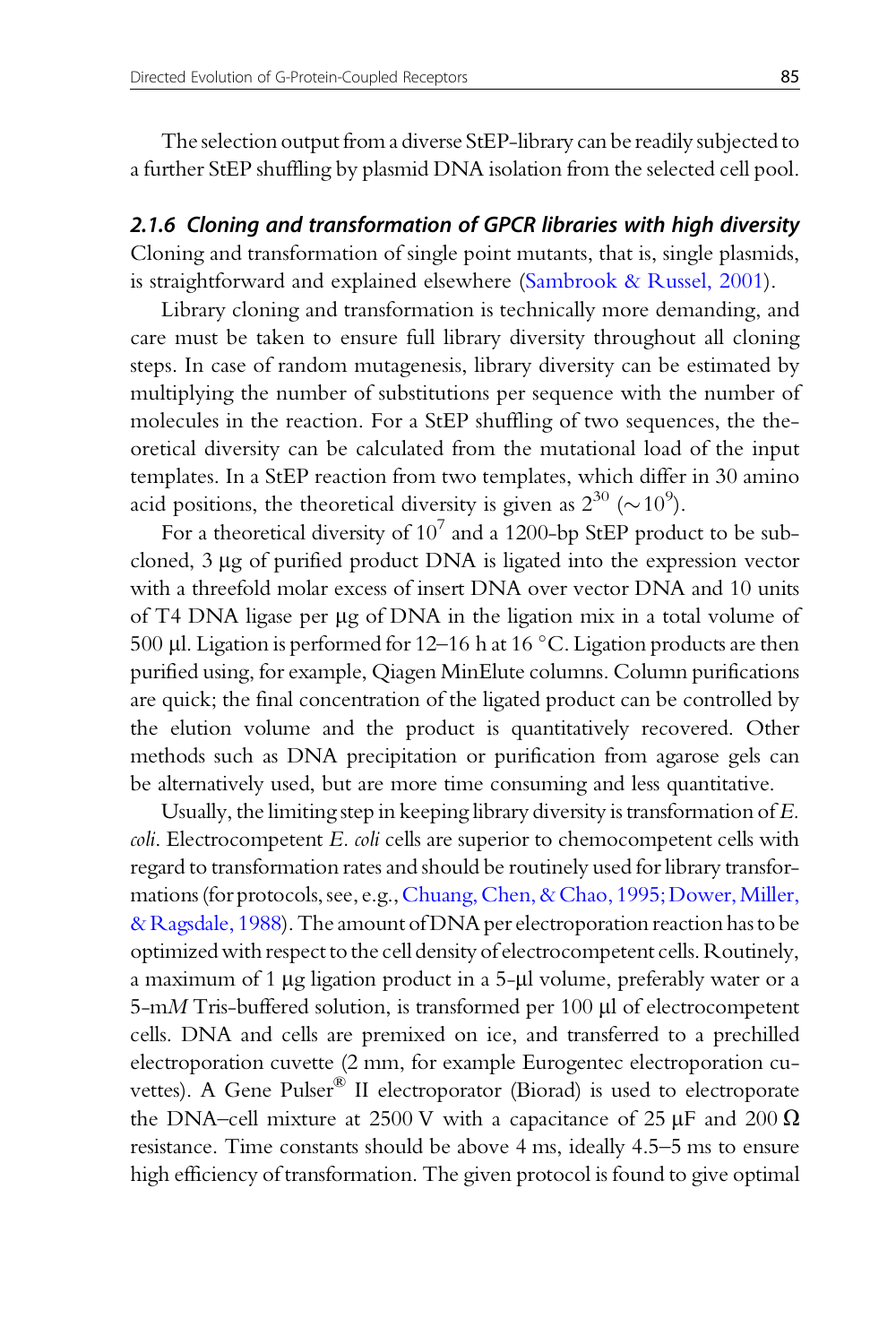electroporation efficiency, which is particularly affected by changes in the electroporation volume, and larger volumes per electroporation cuvette will dramatically decrease electroporation efficiency.

Electroporated cells are directly recovered in 1 ml SOC medium for 1 h at 37 °C in a shaking incubator. Directly after the 1 h recovery of the transformed cells, dilution series are plated on agar dishes to determine electroporation efficiency (10 µl, 10<sup>1</sup>- to 10<sup>7</sup>-fold dilutions). Typically,  $5 \times 10^7$  to  $3 \times 10^8$  colonies can be obtained using the described procedure. The recovered cells are subsequently diluted into 500 ml 2YT medium, supplemented with 1% glucose and antibiotic selection marker and grown for 12–16 h at 28 °C in a shaking incubator. Growth temperature should be low to minimize possible growth differences between mutants. The final cell density should be approximately 10<sup>9</sup> per ml of culture volume (OD<sub>600</sub> of 1). For long-term storage, aliquots of  $>10^9$  cells are supplemented with 20% glycerol, snap-frozen in liquid  $N_2$  and stored at  $-80\degree C$  until further use.

Optimally, single colonies of the naïve library should be analyzed by sequencing of the receptor sequence to ensure library quality and analyze randomization or shuffling efficiency. In case of high genetic diversity, 48–96 colonies should be assayed at minimum.

## 2.2. Expression and selection

#### 2.2.1 Design of expression vector and GPCR fusion construct

As discussed above, the expression vector and the receptor construct have to be empirically optimized for a given target receptor, for which the following general considerations apply.

First, depending on the expression host, GPCRs are often expressed as fusion proteins to allow efficient targeting of the receptor to the lipid bilayer. For expression of the wild-type rat neurotensin receptor in E. coli, expression levels were highest when expressed with an N-terminal maltose binding protein (MBP) and a C-terminal thioredoxin fusion ([Tucker & Grisshammer,](#page-30-0) [1996](#page-30-0)).

For receptors that do not contain any N-terminal domain that is directly involved in ligand binding and that does not contain critical modifications, the flexible N-terminus can often be truncated. For some receptors, however, the N-terminal domain is large, and involved in ligand binding and GPCR activation (see, e.g., [Pin et al., 2004](#page-29-0)). The rNTR1 receptor, for example, is expressed with deletion of the first 42 N-terminal amino acids ([Grisshammer, Duckworth, & Henderson, 1993\)](#page-28-0). All crystallographically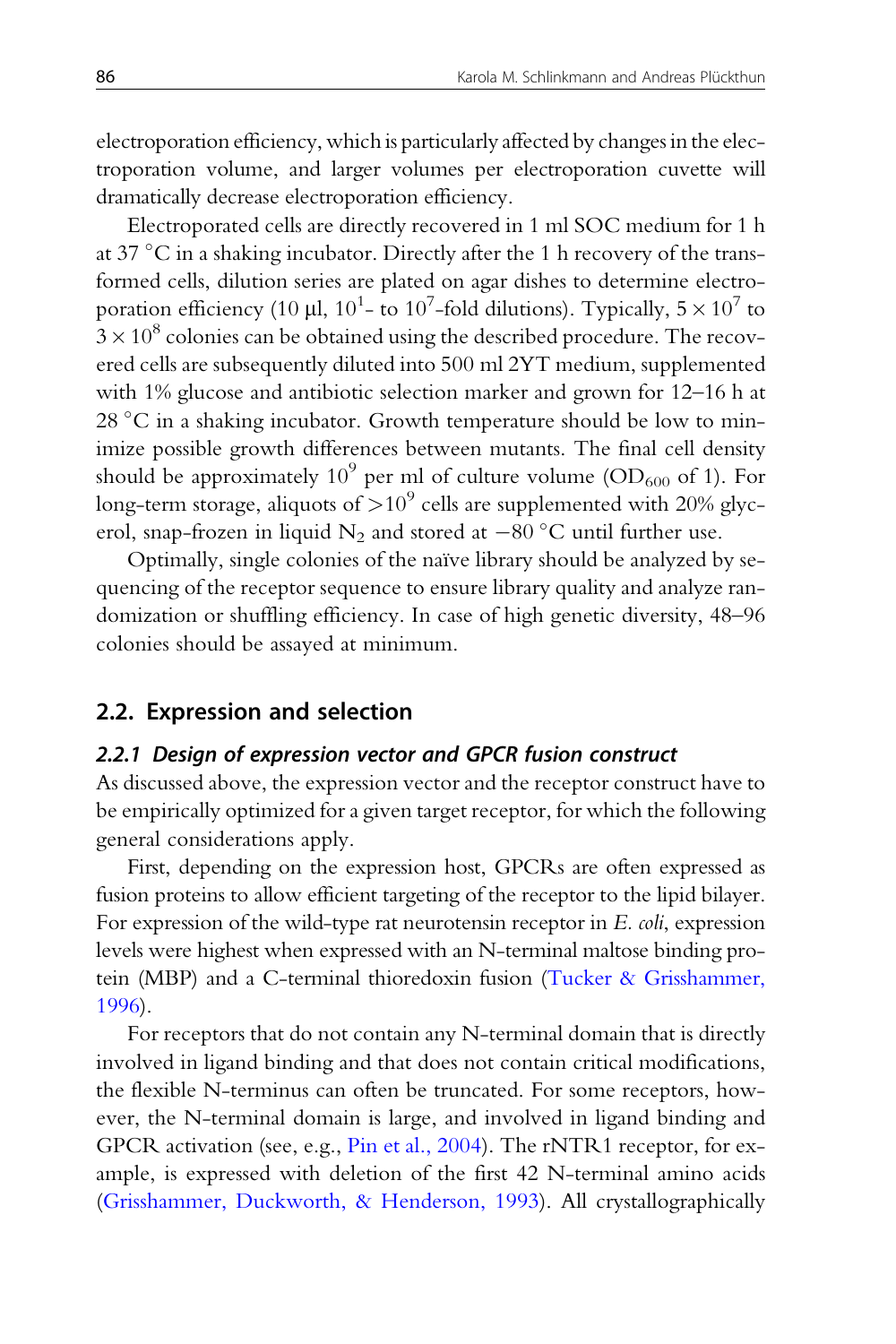solved nonrhodopsin GPCR structures have truncated or modified N- and C-termini [\(Katritch et al., 2012\)](#page-28-0).

MBP is connected to the GPCR target by a flexible linker including a protease cleavage site, for example, tobacco etch virus protease. MBP is efficiently targeted to the periplasmic space by its signal sequence, thereby directing the GPCR to the inner membrane. Even though the GPCR can be incorporated into the membrane without this fusion and without a native signal sequence, the use of this MBP fusion system may better guide the receptor to the Sec translocon in E. coli.

C-terminally, thioredoxin is fused to the GPCR, again via a flexible linker and a protease cleavage site, and is followed by a  $His_{10}$ -tag for purification purposes. Whether thioredoxin, a small well-folding and soluble protein, really serves as a "folding chaperone" [\(Tucker & Grisshammer,](#page-30-0) [1996](#page-30-0)) will require further investigations, and it might suffice that it provides a defined soluble and folded domain that helps correct positioning of the C-terminal end on the cytoplasmic side. In any event, thioredoxin considerably affects the functional expression level of a GPCR in E. coli.

Different fusion protein tags and purification tags might be tested for optimal expression of a specific target GPCR. We have replaced the C-terminal His<sub>10</sub>-tag by an AviTag sequence (GLNDIFEAQKIEWHE, biotinylation on K) for enzymatic in vivo biotinylation of the receptor fusion construct (Dodevski & Plückthun, 2011) by the  $E$ . coli biotin protein ligase (BirA). In vivo biotinylation using an AviTag sequence is simple, stoichiometric, specific, and quantitative, and hence superior to chemical biotinylation of the purified receptor. While quantitative biotinylation of a highly expressed recombinant protein requires coexpression of BirA ligase and addition of free biotin, these measures are not necessary for in vivo biotinylation of GPCRs expressed at only about 500–6000 receptors per E. coli cell.

Second, promotor strength and plasmid copy number are critical determinants of GPCR expression, as has already been mentioned above, and have to be adapted to avoid toxicity of GPCR expression in E. coli. A low copy plasmid should be used for difficult-to-express target receptors, combined with a tunable and tight promotor. For expression of wild-type rNTR1, a pBR322 derived origin of replication and the lac-promotor is used [\(Tucker &](#page-30-0) [Grisshammer, 1996](#page-30-0)). As discussed above, with improvement of the biophysical receptor properties (e.g., rNTR1-D03, see [Sarkar et al., 2008](#page-29-0)), higher plasmid copy numbers are tolerated, and plasmid copy number can even limit expression levels of superior receptor variants [\(Schlinkmann, Hillenbrand,](#page-29-0) et [al., 2012](#page-29-0)) where thus still higher copy numbers should be used.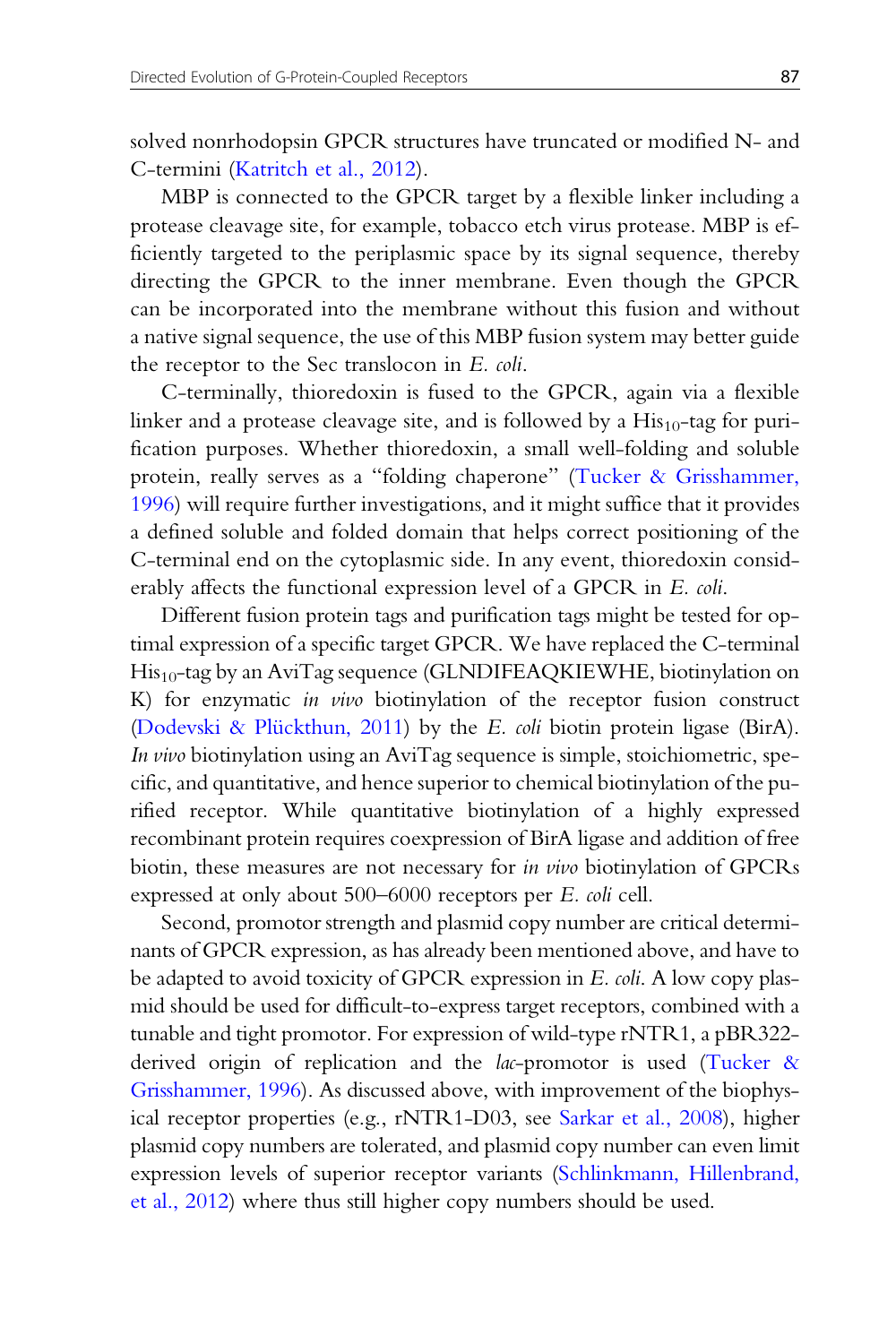# 2.2.2 Expression of highly diverse GPCR libraries in E. coli

GPCRs are generally expressed at low temperatures in E. coli, leading to decreased protein synthesis rates, probably positively affecting targeting efficiency to and insertion efficiency into the lipid bilayer. The rNTR1 is expressed in the *E. coli* strain DH5α. A given volume of 2YT medium, supplemented with 0.2% glucose and selection marker, is inoculated to a cell density of  $OD_{600} = 0.05$ , and grown at 37 °C in a shaking incubator to  $OD_{600} = 0.5$ . Expression is then induced by addition of 250  $\mu$ M IPTG (isopropyl- $\beta$ -Dthiogalactopyranoside), and expression is continued for 18–24 h at 20  $^{\circ}$ C. Receptor variants with improved biophysical properties tolerate higher expres-sion temperatures up to 30 °C ([Schlinkmann, Hillenbrand, et al., 2012](#page-29-0)).

For high-diversity libraries, inoculation density has to be controlled to sustain library diversity at this step. Expression temperatures should be kept low, that is, 20  $^{\circ}$ C, for the naı̈ve library and optionally for the first rounds of selection to minimize possible differences in growth behavior of individual receptor variants.

If the cell density of the glycerol stock is known, the cell number needed for an inoculation density of  $OD_{600} = 0.05$  can be calculated on the assumption that 10<sup>9</sup> cells/ml in a cuvette with 1 cm pathlength equal 1 OD<sub>600</sub>. The cell number used for inoculation should again cover 10- to 20-fold the library diversity. It is recommended to increase expression culture volumes, and not inoculation density, if the above recommendation does not hold for a given expression volume. A library with a diversity of  $10^7\!\!-\!\!10^8$  variants is expressed in 60-ml culture volume in a 300-ml Erlenmeyer flask. To reach an inoculation density of  $OD_{600} = 0.05$  in a volume of 60 ml, 3 OD units of cells, equaling  $3 \times 10^9$  cells, are needed, thus oversampling library diversity 30- to 300-fold.

## 2.2.3 Fluorescence-labeling of GPCR-expressing E. coli cells

FACS selection is applicable to any receptor for which a known ligand with reasonable affinity exists that can be fluorescence-labeled. Peptide ligands and many small molecules are known to work well, whereas ligands that are too hydrophobic tend to bind nonspecifically to the cells, thus making their use more difficult with respect to receptors with low basal expression levels, as the ratio specific:nonspecific signal is low. The size of the labeled ligand affects permeability and labeling efficiency, and small ligands of approximately 1 kDa diffuse well through the permeabilized outer membrane, while also larger ligands of up to 10 kDa in size were shown to penetrate the outer membrane ([Chen et al., 2001\)](#page-28-0) after suitable permeabilization. However, for selection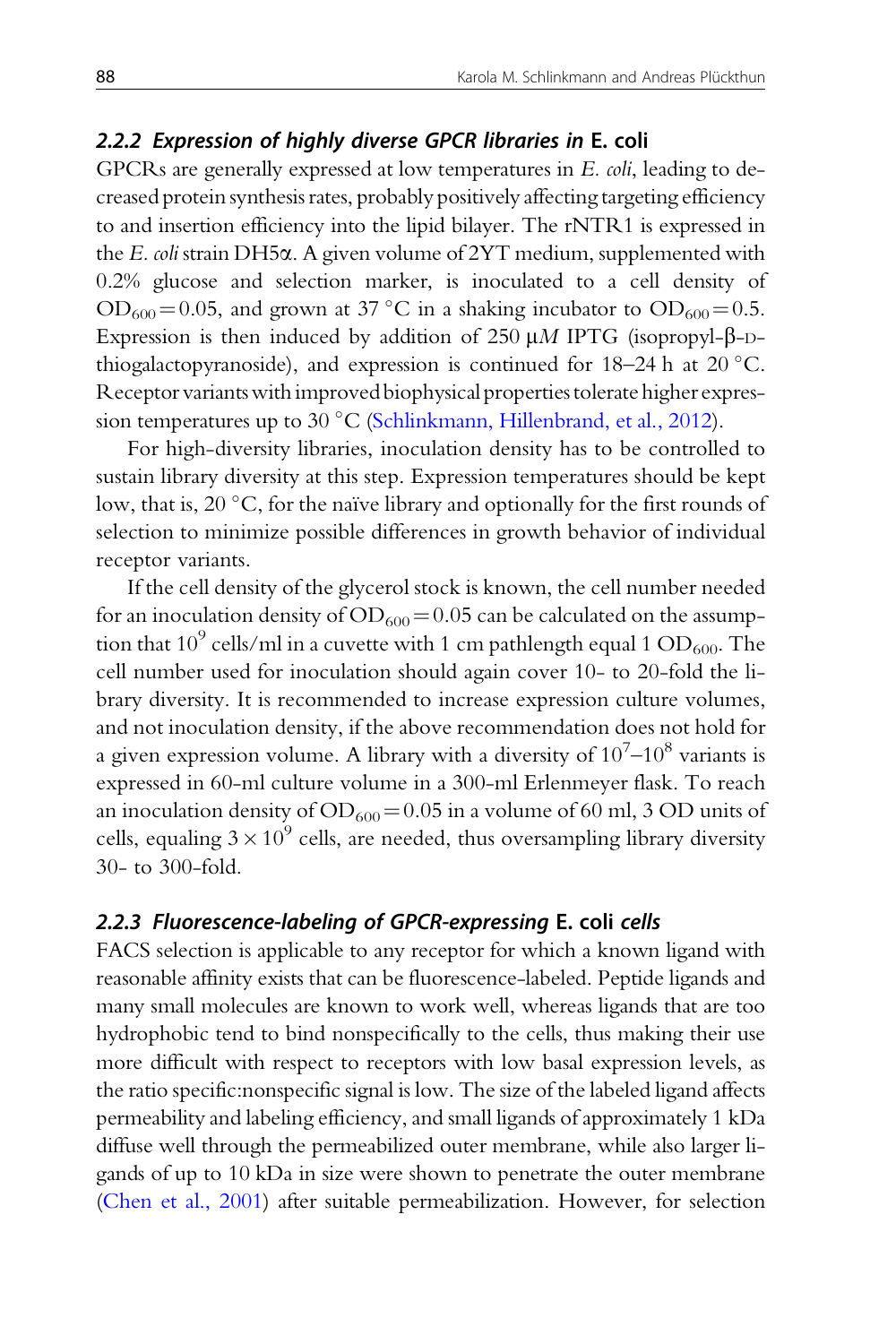using FACS, cell viability after recovery from FACS selection is a relevant parameter that might suffer from harsh permeabilization conditions and should be tested experimentally for a specific buffer.

The fluorescence label has to be compatible with excitation wavelengths and emission filter wavelengths on the respective FACS machine, which are most commonly equipped with a 488-nm laser and a 633-nm laser (for example, BD FACS Aria Series). Depending on the machine configuration, a 355- or 405-nm UV laser, or a 561-nm laser might be available for excitation.

For selection of well-expressed receptor variants by FACS, cells are labeled relative to their expression levels by use of a fluorescence-labeled receptor ligand. In case of rNTR1, a BODIPY-labeled neurotensin peptide is used (BODIPY-neurotensin (8–12), BP-NT) ([Sarkar et al., 2008](#page-29-0)). The outer membrane of E. coli is gently permeabilized to allow diffusion of the BP-NT to the inner membrane, where the receptor is located. A Tris-salt buffer (50 mM Tris–HCl pH 7.4, 150 mM KCl, abbreviated TKCl buffer) is found optimal for permeabilization of  $E$ . *coli* DH5 $\alpha$  cells expressing rNTR1 ([Sarkar et al., 2008\)](#page-29-0), but might differ for a specific target receptor and receptor ligand (Dodevski & Plückthun, 2011). Sodium salts should be avoided when working with rNTR1, as the receptor is sodium-sensitive ([Martin, Botto, Vincent, & Mazella, 1999\)](#page-29-0). Depending on the library diversity, an aliquot of cells covering 10-fold library diversity should be used for selection. The volume for permeabilization and labeling should be adjusted accordingly to ensure efficient labeling, and can be concentrated during later washing steps if necessary. Cell densities of  $5\times10^7$  to  $2\times10^8$  are suitable under these conditions. Cells are collected by centrifugation for 3 min at  $6000 \times g$ , washed once in TKCl buffer and resuspended in the appropriate volume of TKCl buffer. BP-NT (20 nM) is added, and permeabilization and labeling is performed for 1–2 h on ice in the dark. The optimal ligand concentration should be at least 10-fold above  $K<sub>D</sub>$ , to ensure quantitative binding to receptors. The apparent  $K_D$  needs to be tested in a saturation binding experiment before selections, as the ligand diffusion across the permeabilized outer membrane might cause the system to not be at full equilibrium. Furthermore, if receptor expression levels per cell are expected to be high, the ligand concentration might have to be increased to prevent ligand depletion. Nonspecific binding is assayed in the presence of 10  $\mu$ M unlabeled neurotensin peptide (AnaSpec). Cells are then washed twice in 1 ml TKCl buffer, and resuspended in 1–2 ml of TKCl buffer and directly subjected to screening and selection for high functional expression by FACS.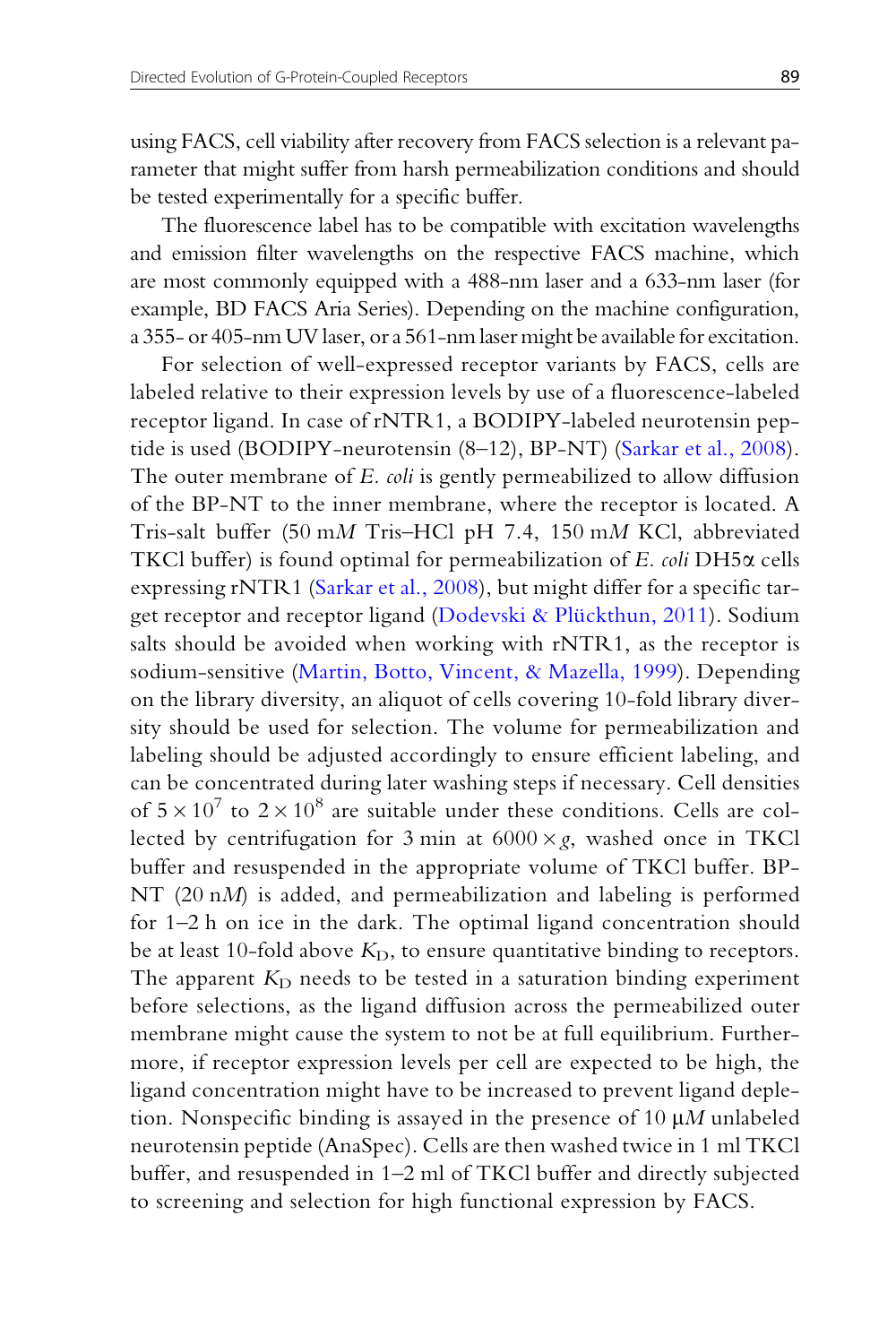

Figure 4.3 Selection for high functional expression. Here, a GPCR library is generated from two GPCR templates, denoted as seq. 1 and seq. 2, (1) using StEP shuffling (2). The resulting library (3) is electroporated and expressed in E. coli DH5 $\alpha$  cells (4). The fluorescence-labeled agonist BP-NT (BODIPY-neurotensin (8–13)) is used to label the cells relative to their functional expression levels (5). Highly expressing cells are identified and isolated by fluorescence-activated cell sorting (FACS) (6). Individual selected clones are either grown for single-clone analysis (7) or the selected cell pool is subjected to iterative selection rounds with optional reshuffling by StEP (8).

## 2.2.4 Selection for high functional GPCR expression using FACS

The labeled and washed receptor-expressing cells are subjected to selection using FACS (Fig. 4.3). We routinely work with a BD FACS Aria I. Unlabeled cells are used to gate for the viable cell population. For selection for high functional expression, the fluorescence signal of the viable cells is used to gate for highest cell fluorescence, hence functional expression.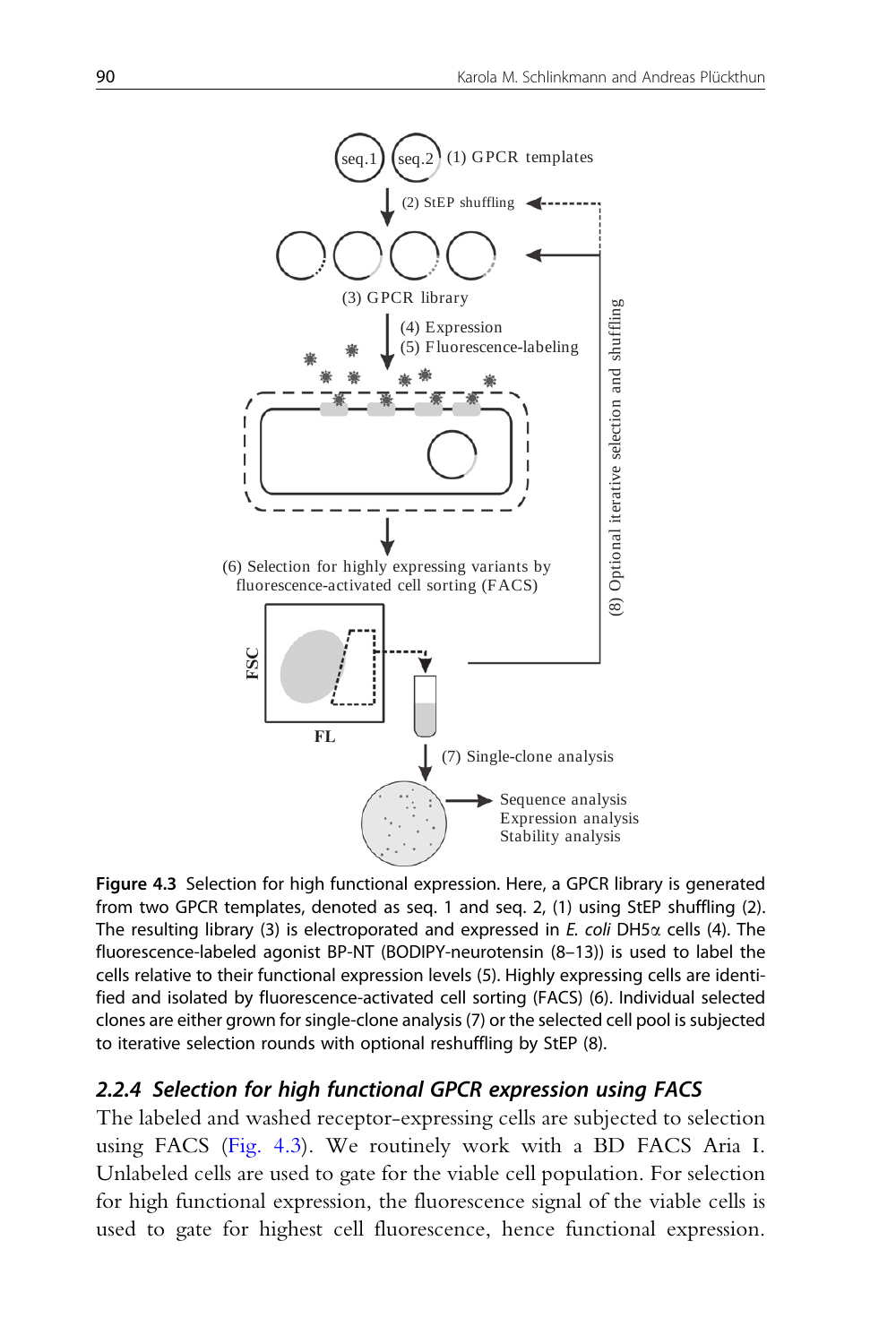If applicable, multiple fluorescence parameters can be analyzed and gated in parallel or consecutively. The 1% highest fluorescent cells are gated and selected. Selection stringency can be adjusted by the gate size and the selection mode. Gate sizes of 0.5–2% are recommended, with higher stringency in subsequent rounds of selection. The purity of selection is adjusted by the sorting mode, where yield mode should be used for naïve libraries to recover any positive cell within the gate, while purity mode is routinely used for subsequent rounds to avoid carryover of nongated cells (refer to the manufacturer's FACS manual for further detail). On a BD FACS Aria I, flow rates of 5000–20,000 cells are working well. The most fluorescent cells, usually  $10<sup>6</sup>$ cells for the naïve library and  $10^5$  cells for subsequent rounds, are then directly sorted into 2 ml recovery medium, 2YT medium supplemented with 1–2% glucose and selection marker. If cell viability is low, the selection marker should be decreased in the recovery medium or even omitted.

To screen and select very large libraries, a "fluorescence-threshold selection" can be performed. For that purpose, the labeled cells are highly concentrated to allow flow rates of about 500,000 cells/s. Note that not every FACS machine technically supports this application.

Next, a threshold is set to the fluorescence signal, until only the most highest fluorescent cells are recorded by the machine and the apparent flow rate is reduced to 20,000–30,000 cells/s. Finally, the most fluorescent cells of this population are gated and selected. By this approach, very high cell numbers can be screened, but the sort is of low purity, as the true flow rate, that is cell density, is much higher. Under these conditions, many nonrelevant cells, which are close to a cell falling within the sorting gate, are co-sorted, because they fall below the fluorescence and are not detected by the FACS machine, so that the sorting mask (purity or yield) does not apply. The output can be directly resorted, if a sufficient number of cells are isolated or subjected to purity selection in the subsequent round.

Cells are recovered for 1 h at 28–37  $\rm{^{\circ}C}$ , then diluted into 5–20 ml of 2YT medium supplemented with 1–2% glucose and selection marker and grown at 25–28 °C to OD<sub>600</sub> < 1. Aliquots of  $>10^9$  cells are supplemented with 20% glycerol, snap-frozen, and stored at  $-80\text{ °C}$  until further use. Expression for subsequent selection rounds can directly be inoculated from a glycerol stock.

# 2.3. Characterization of selected GPCR variants

#### 2.3.1 Sequence analysis of selected GPCR variants

First of all, the sequence diversity, mutational load and sequence distribution of mutations in the selected cell pool is analyzed by sequencing. Either the plasmid DNA of single colonies is isolated and the receptor sequence is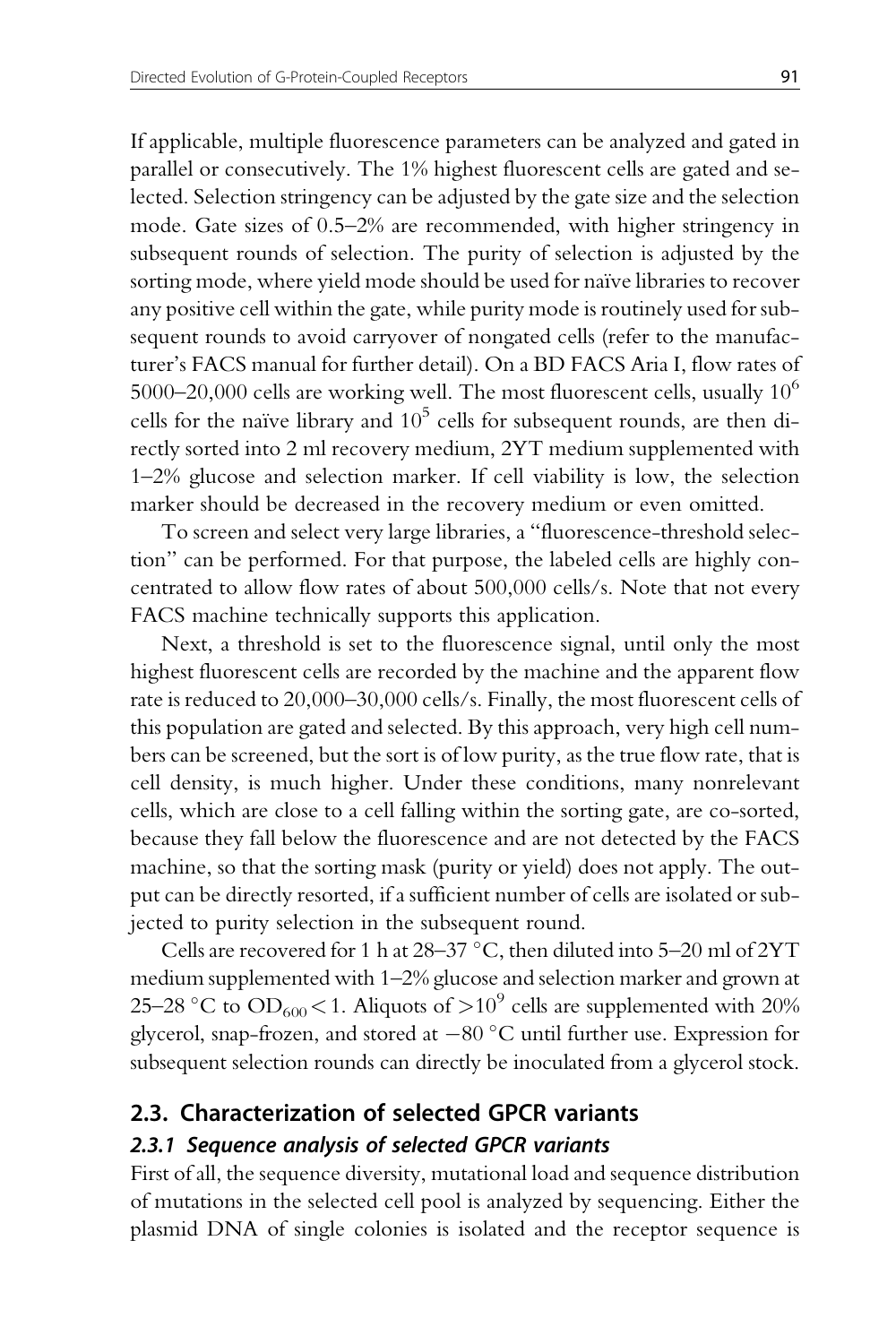sequenced, or the receptor sequence is directly amplified from a single colony by colony PCR (cPCR) for subsequent sequencing of the PCR product. cPCR is much faster than plasmid DNA isolation and suitable to analyze large numbers of different variants, as it can be easily adapted to a 96-well format. For this purpose, a 20-µl PCR is setup containing 0.1  $\mu$ M of each flanking primer,  $0.8 \text{ mM dNTP mix in PCR buffer with } 2 \text{ mM MgCl}_2$  and 1–2 units of DNA polymerase. Taq DNA polymerase is sufficient for sequences up to 1000 bp, while a DNA polymerase with higher fidelity should be used to amplify longer sequences, for example  $Vent_R^{\text{TM}}$  (NEB) or Phusion<sup>®</sup> (Finnzymes) DNA polymerase. A 10- $\mu$ l pipette tip is used to gently pick a single colony from an agar plate and transfer it into one well of a 96-well PCR plate. During transfer of cells, any carryover of agar should be avoided, as it inhibits the cPCR. For very large colonies, a small sample from the colony boundary should be used. Cells are resuspended by repeated pipetting, and the pipette tip is then transferred to the corresponding well on a 96-deep-well plate containing 1 ml 2YT medium supplemented with 1% glucose (to suppress expression) and selection marker. The mini-cultures are then grown at 37  $^{\circ} \mathrm{C}$  for 6–12 h in a shaking incubator and either stored at  $4 °C$  for a few days, or as glycerol stocks at  $-80 °C$ . Receptor variants of interest can thus be easily regrown from a stock culture for further analysis or storage.

The cPCR includes a 10-min initial denaturation step which ensures cell disruption, while PCR amplification conditions have to be adjusted to primer sequence, product length, and DNA polymerase.

The PCR products are then purified using, for example, MultiScreen  $PCR<sub>µ96</sub> Filter Plate (Millipore) and subsequently sequenced.$ 

#### 2.3.2 Expression levels of individual selected GPCR variants

The final selected pool of cells is plated on agar plates to obtain single colonies, which can then be individually analyzed. Single colonies are grown and expressed in 24-well plates in 3–5 ml of 2YT medium with 0.2% glucose and selection marker each, closed with gas-permeable seals, and expression is performed as for the library expression.

Analytical flow cytometry can then be used to analyze the relative expression level, using the fluorescence-labeled receptor ligand. The assay is performed as described for the FACS, except that smaller expression volumes and number of cells for analysis can be used  $(10^6 - 10^7$  cells for flow cytometry analysis).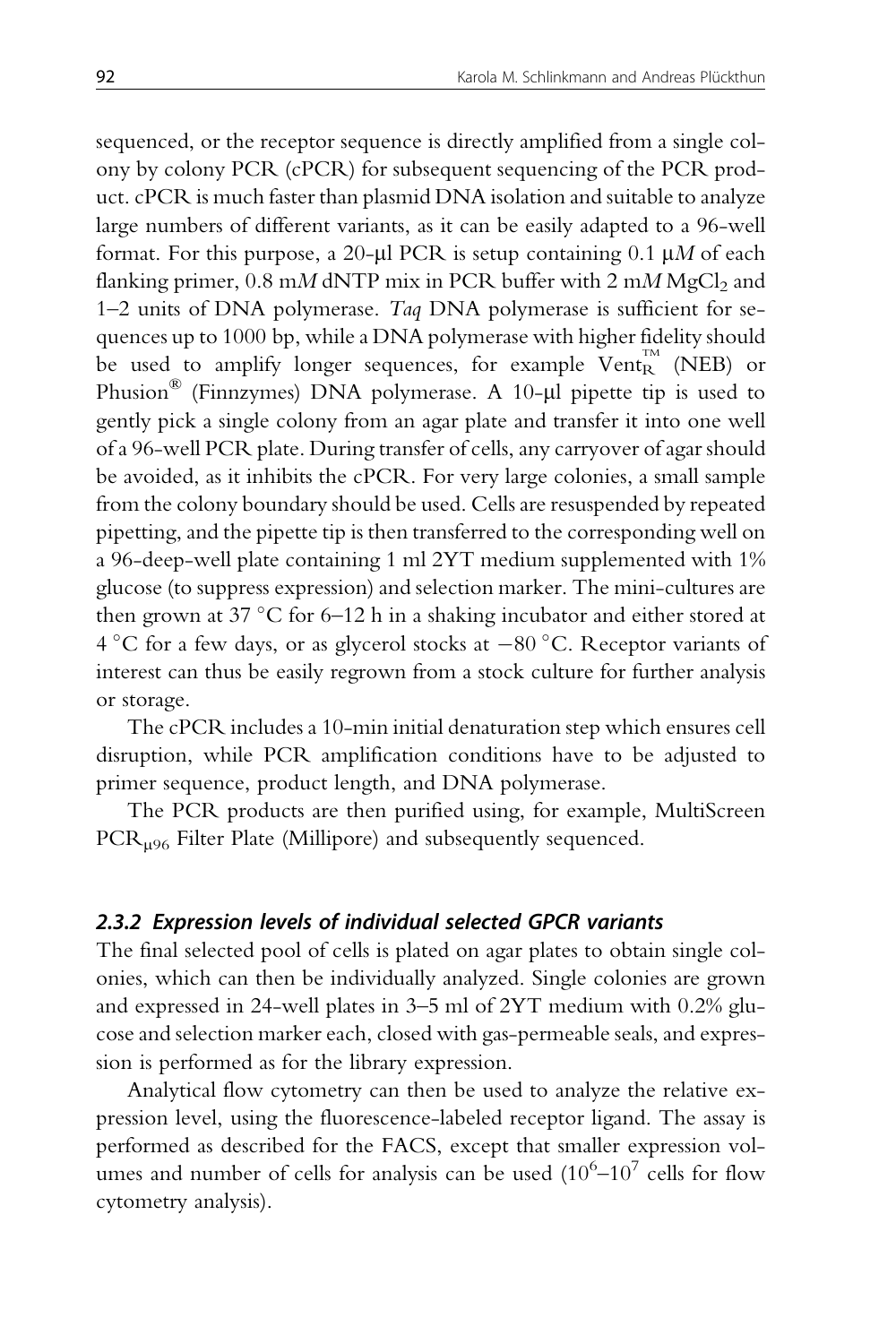For quantification of functional receptor expression, a radioligandbinding assay (RLBA) can be used, with the assumption that  $1 \text{ OD}_{600}$ in a cuvette of 1 cm pathlength equals  $10^9$  cells/ml. RLBAs are highthroughput compatible and hence suitable for the screening of large variant numbers. For rNTR1, a [<sup>3</sup>H]-labeled neurotensin peptide is used (PerkinElmer). All steps are performed in 96-well plates. For one measurement,  $2 \times 10^7$  cells are collected by centrifugation, washed once in ligand binding buffer (LBB, 50 mM Tris–HCl pH 7.4, 1 mM EDTA, 0.1% BSA and 40 µg/ml bacitracin), and resuspended in 100 µl LBB buffer. Hundred microliters of LBB containing 20 nM [ $^3\mathrm{H}$ ]-neurotensin are added to a final concentration of 10 nM and incubated for 2–3 h at 4  $^{\circ} \mathrm{C}$  to allow for ligand saturation. Nonspecific binding is determined in the presence of  $5 \mu M$ unlabeled neurotensin peptide (Anaspec). Unbound and free [3H]neurotensin is separated from the cell-bound ligand by vacuum filtration using 96-well glass fiber filter plates (Millipore MultiScreen-FB plates MAFBN0B50, pretreated with  $100 \mu l$  of 0.01% polyethylenimine (PEI)), on a 96-well vacuum filtration device (e.g., Millipore MultiScreen Vacuum Manifold). The sample volume is applied to a well of the filter plate, and filtrated by application of vacuum, and the filters are washed four to five times with 200 µl of LBB buffer. Filters are dried for 30–60 min at  $60°$ C, and the filter- and cell-bound radioactivity is then quantified by liquid scintillation. For this, filters are transferred to scintillation plates (IsoPlate 96; PerkinElmer) containing 200 ml of OptiPhase SuperMix scintillation cocktail (Perkin Elmer). Filters are allowed to dissolve for 3–12 h and quantified for 2 min in a Wallac 1450 Microbeta plus liquid scintillation counter.

# 2.3.3 Detergent stability of selected variants in the presence and absence of receptor ligand

To assess the detergent stability of the selected variants, we have previously reported a fast and efficient method to screen large numbers of variants, which is explained in detail elsewhere (Dodevski & Plückthun, 2011). Briefly, receptor variants are *in vivo* biotinylated using the AviTag sequence, detergent-solubilized, and immobilized on magnetic, streptavidin-coated beads (MyOne Streptavidin T1 beads, Invitrogen). Detergents can be efficiently exchanged after immobilization by repetitive washing inthe detergent of choice [\(Fig. 4.4\)](#page-27-0). According to our experiments, stability measurements in a particular detergent are not affected by the choice of detergent used for solubilization or the rebuffering process ([Fig. 4.4\)](#page-27-0).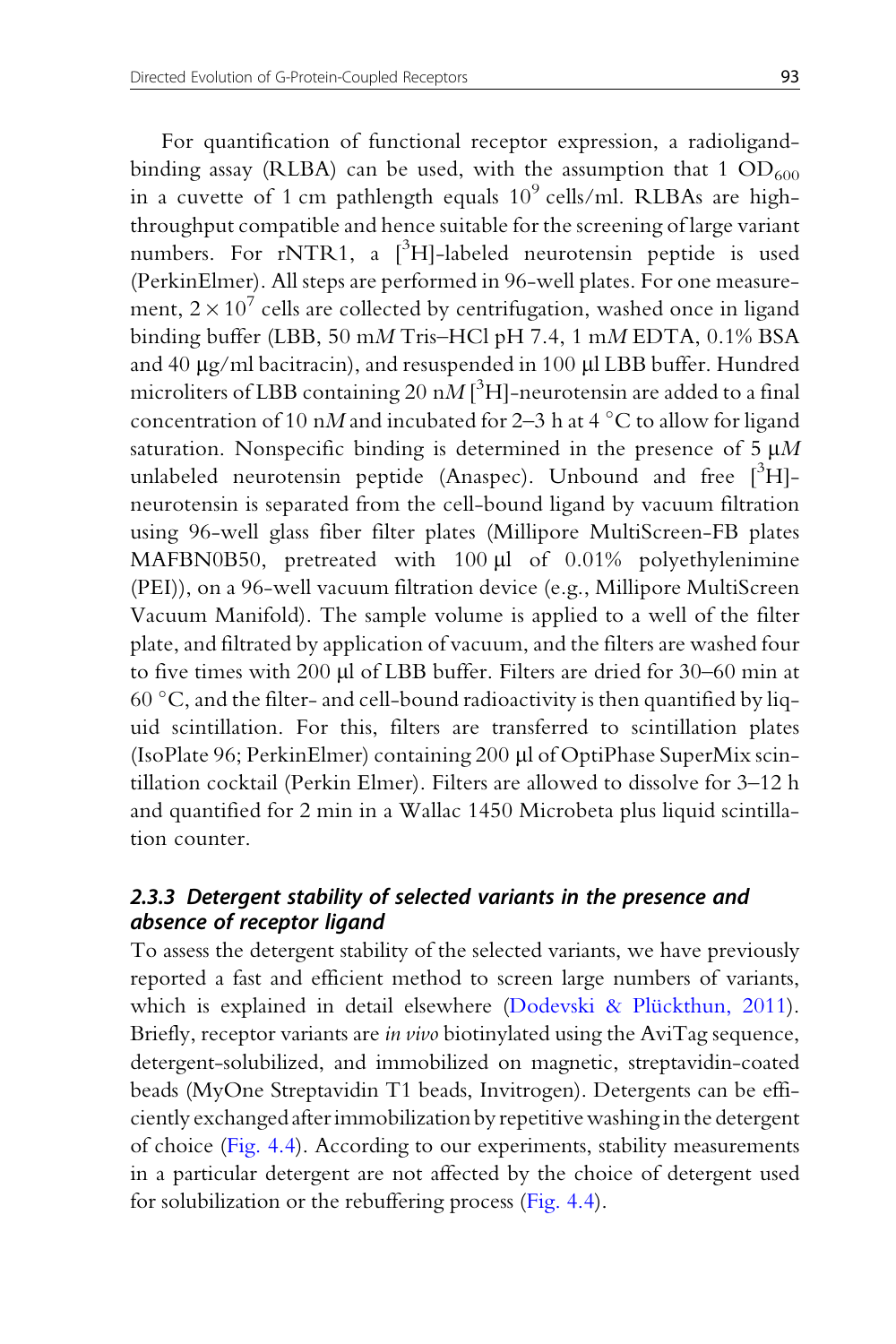<span id="page-27-0"></span>

Figure 4.4 Influence of detergent exchange on thermostability measurements. GPCR variants are solubilized from E. coli membranes by DDM ( $n$ -dodecyl- $\beta$ -p-maltopyranoside, black) or DM ( $n$ -decyl- $\beta$ - $D$ -maltopyranoside, gray) and immobilized on streptavidin-coated magnetic beads. Detergents are exchanged by repeated washing and pull-down of the beads in the final detergent buffer. Final detergents are DDM (open circles), UM (nundecyl- $\beta$ - $D$ -maltopyranoside, diamonds), or DM (squares). Aliquots of solubilized and rebuffered GPCR are thermally challenged, and the remaining ligand binding affinity is analyzed by RLBA.

The solubilized and immobilized receptor is then thermally challenged, and the remaining receptor activity is quantified by RLBA. In this experimental setup, the apparent detergent stability in the absence of ligand is determined. The assay is easily adapted to study apparent detergent stability in the presence of ligand: For this purpose, the immobilized receptor is first saturated with  $[{}^3H]$ -neurotensin for 2 h, free ligand is washed away, and the receptor is then thermally challenged. Depending on the sample volume, the concentration of  $[^3H]$ -neurotensin has to be adjusted to allow ligand saturation under these conditions. LBB buffer containing  $3-5$  nM  $[^{3}H]$ neurotensin is then added and incubated for 1 h before remaining receptor activity is quantified by liquid scintillation counting.

#### ACKNOWLEDGMENTS

We thank Drs. Christoph Klenk and Erik Sedlak for critical reading of the manuscript. Work in the author's laboratory was supported by the Swiss National Science Foundation through the NCCR Structural Biology.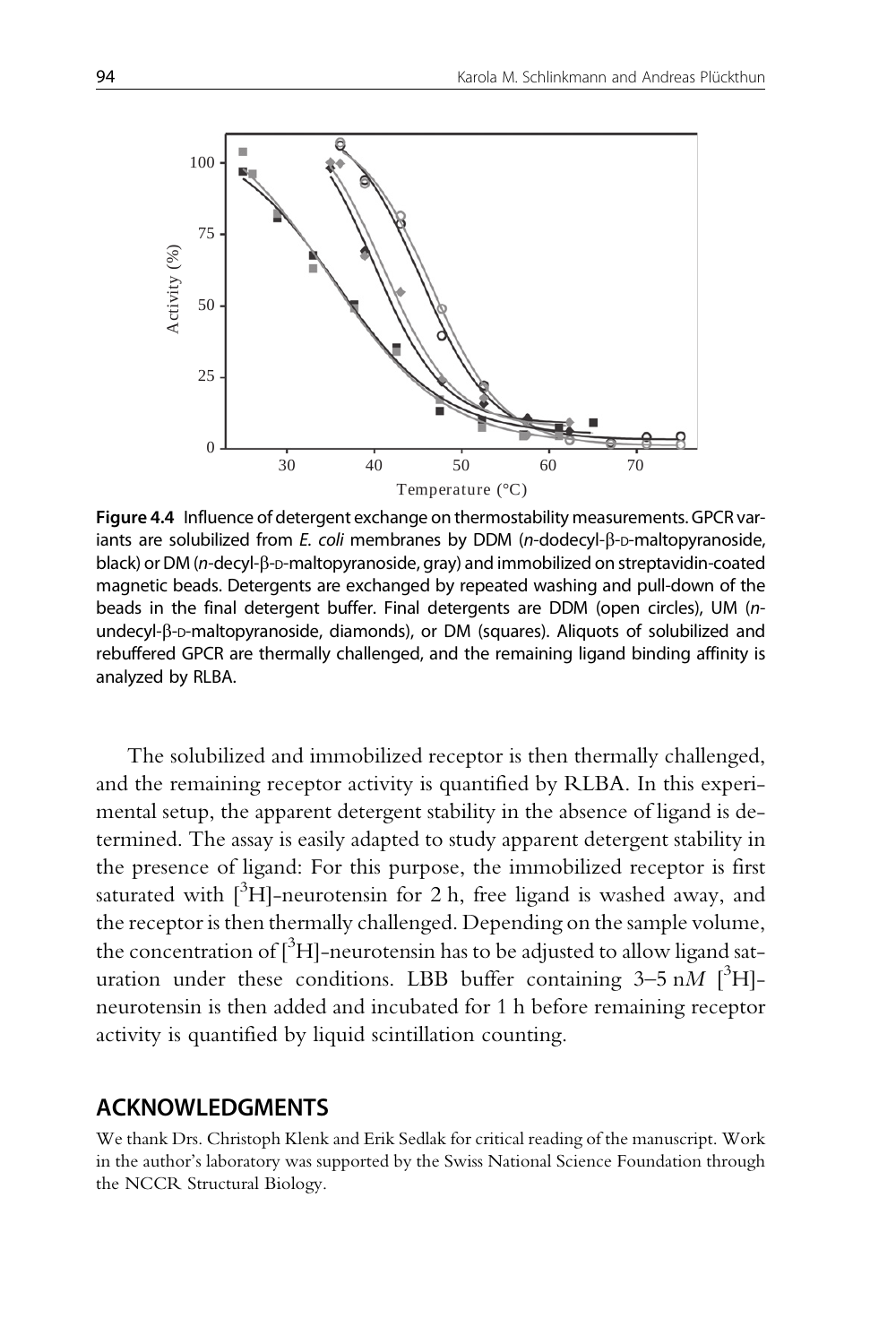## <span id="page-28-0"></span>**REFERENCES**

- Aguinaldo, A. M., & Arnold, F. (2002). Staggered extension process (StEP) in vitro recombination. Methods in Molecular Biology, 192, 235–239.
- Bjarnadottir, T. K., Gloriam, D. E., Hellstrand, S. H., Kristiansson, H., Fredriksson, R., & Schiöth, H. B. (2006). Comprehensive repertoire and phylogenetic analysis of the G protein-coupled receptors in human and mouse. Genomics, 88, 263–273.
- Bowie, J. U. (2001). Stabilizing membrane proteins. Current Opinion in Structural Biology, 11, 397–402.
- Cadwell, R. C., & Joyce, G. F. (1994). Mutagenic PCR. PCR Methods and Applications, 3, S136–S140.
- Chen, G., Hayhurst, A., Thomas, J. G., Harvey, B. R., Iverson, B. L., & Georgiou, G. (2001). Isolation of high-affinity ligand-binding proteins by periplasmic expression with cytometric screening (PECS). Nature Biotechnology, 19, 537–542.
- Cherezov, V., Rosenbaum, D. M., Hanson, M. A., Rasmussen, S. G., Thian, F. S., Kobilka, T. S., et al. (2007). High-resolution crystal structure of an engineered human beta2-adrenergic G protein-coupled receptor. Science, 318, 1258–1265.
- Chien, E. Y., Liu, W., Zhao, Q., Katritch, V., Han, G. W., Hanson, M. A., et al. (2010). Structure of the human dopamine D3 receptor in complex with a D2/D3 selective antagonist. Science, 330, 1091–1095.
- Chuang, S. E., Chen, A. L., & Chao, C. C. (1995). Growth of E. coli at low temperature dramatically increases the transformation frequency by electroporation. Nucleic Acids Research, 23, 1641.
- Clackson, T., & Wells, J. A. (1995). A hot spot of binding energy in a hormone–receptor interface. Science, 267, 383–386.
- Deupi, X., & Kobilka, B. (2007). Activation of G protein-coupled receptors. Advances in Protein Chemistry, 74, 137–166.
- Dodevski, I., & Plückthun, A. (2011). Evolution of three human GPCRs for higher expression and stability. Journal of Molecular Biology, 408, 599–615.
- Dower, W. J., Miller, J. F., & Ragsdale, C. W. (1988). High efficiency transformation of E. coli by high voltage electroporation. Nucleic Acids Research, 16, 6127–6145.
- Duquesne, K., & Sturgis, J. N. (2010). Membrane protein solubilization. Methods in Molecular Biology, 601, 205–217.
- Ferguson, S. S. (2001). Evolving concepts in G protein-coupled receptor endocytosis: The role in receptor desensitization and signaling. Pharmacological Reviews, 53, 1–24.
- Foord, S. M., Bonner, T. I., Neubig, R. R., Rosser, E. M., Pin, J. P., Davenport, A. P., et al. (2005). International Union of Pharmacology. XLVI. G protein-coupled receptor list. Pharmacological Reviews, 57, 279–288.
- Granseth, E., Seppala, S., Rapp, M., Daley, D. O., & Von Heijne, G. (2007). Membrane protein structural biology—How far can the bugs take us? Molecular Membrane Biology, 24, 329–332.
- Grisshammer, R., Duckworth, R., & Henderson, R. (1993). Expression of a rat neurotensin receptor in Escherichia coli. The Biochemical Journal, 295, 571–576.
- Jaakola, V. P., Griffith, M. T., Hanson, M. A., Cherezov, V., Chien, E. Y., Lane, J. R., et al. (2008). The 2.6 Angström crystal structure of a human  $A_{2A}$  adenosine receptor bound to an antagonist. Science, 322, 1211–1217.
- Jungnickel, B., Rapoport, T. A., & Hartmann, E. (1994). Protein translocation: Common themes from bacteria to man. FEBS Letters, 346, 73–77.
- Katritch, V., Cherezov, V., & Stevens, R. C. (2012). Diversity and modularity of G proteincoupled receptor structures. Trends in Pharmacological Sciences, 33, 17–27.
- Lagerström, M. C., & Schiöth, H. B. (2008). Structural diversity of G protein-coupled receptors and significance for drug discovery. Nature Reviews. Drug Discovery, 7, 339–357.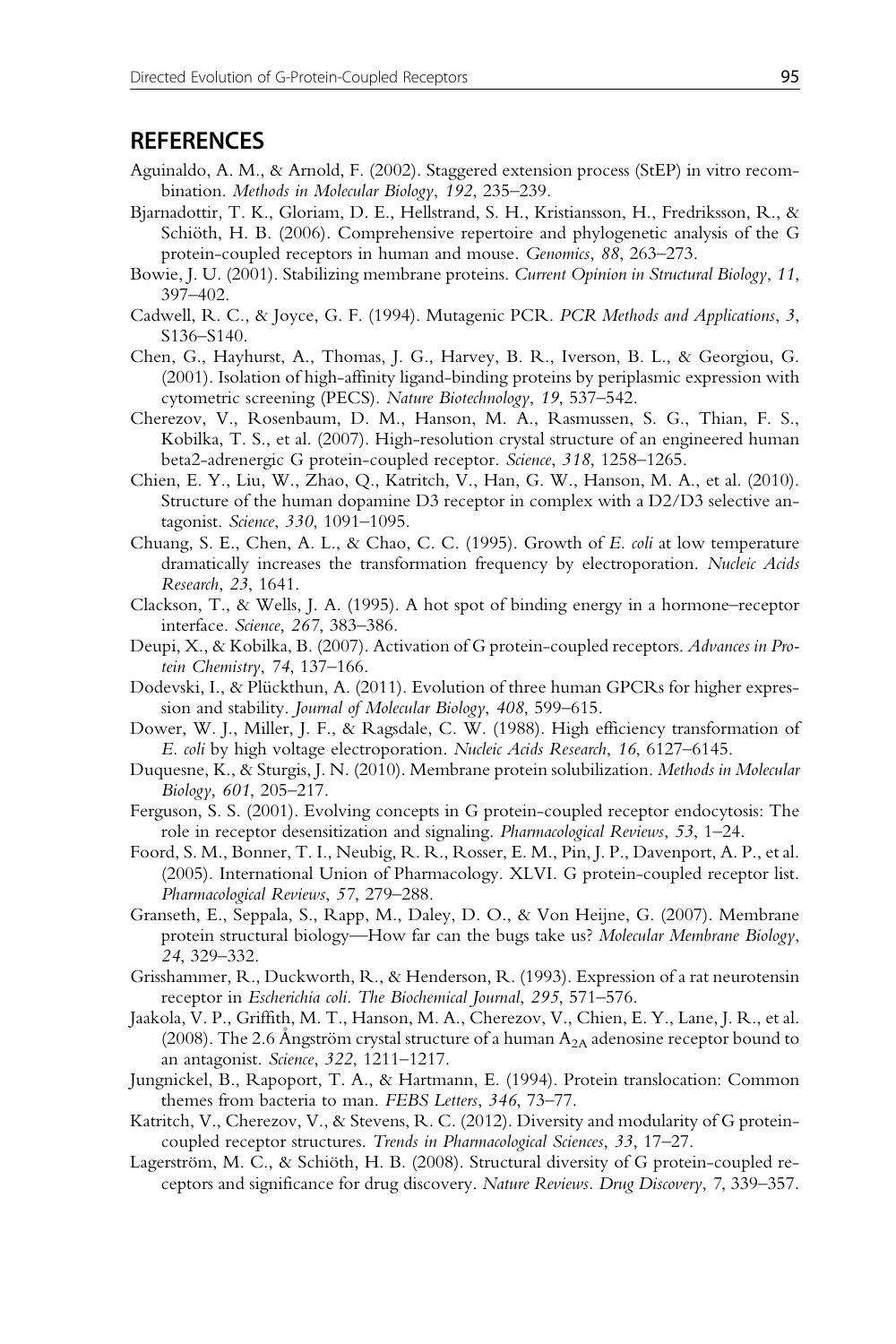- <span id="page-29-0"></span>le Maire, M., Champeil, P., & Møller, J. V. (2000). Interaction of membrane proteins and lipids with solubilizing detergents. Biochimica et Biophysica Acta, 1508, 86–111.
- Martin, S., Botto, J. M., Vincent, J. P., & Mazella, J. (1999). Pivotal role of an aspartate residue in sodium sensitivity and coupling to G proteins of neurotensin receptors. Molecular Pharmacology, 55, 210–215.
- Miller, J. L., & Tate, C. G. (2011). Engineering an ultra-thermostable beta(1)-adrenoceptor. Journal of Molecular Biology, 413, 628–638.
- Overington, J. P., Al-Lazikani, B., & Hopkins, A. L. (2006). How many drug targets are there? Nature Reviews. Drug Discovery, 5, 993–996.
- Palczewski, K., Kumasaka, T., Hori, T., Behnke, C. A., Motoshima, H., Fox, B. A., et al. (2000). Crystal structure of rhodopsin: A G protein-coupled receptor. Science, 289, 739–745.
- Pin, J. P., Kniazeff, J., Goudet, C., Bessis, A. S., Liu, J., Galvez, T., et al. (2004). The activation mechanism of class-C G-protein coupled receptors. Biology of the Cell, 96, 335–342.
- Rasmussen, S. G., Choi, H. J., Fung, J. J., Pardon, E., Casarosa, P., Chae, P. S., et al. (2011). Structure of a nanobody-stabilized active state of the beta(2) adrenoceptor. Nature, 469, 175–180.
- Rasmussen, S. G., Choi, H. J., Rosenbaum, D. M., Kobilka, T. S., Thian, F. S., Edwards, P. C., et al. (2007). Crystal structure of the human beta2 adrenergic G-protein-coupled receptor. Nature, 450, 383–387.
- Rasmussen, S. G., DeVree, B. T., Zou, Y., Kruse, A. C., Chung, K. Y., Kobilka, T. S., et al. (2011). Crystal structure of the beta2 adrenergic receptor-Gs protein complex. Nature, 477, 549–555.
- Rosenbaum, D. M., Cherezov, V., Hanson, M. A., Rasmussen, S. G., Thian, F. S., Kobilka, T. S., et al. (2007). GPCR engineering yields high-resolution structural insights into beta2-adrenergic receptor function. Science, 318, 1266–1273.
- Rosenbaum, D. M., Rasmussen, S. G., & Kobilka, B. K. (2009). The structure and function of G-protein-coupled receptors. Nature, 459, 356–363.
- Sambrook, J. F., & Russel, D. W. (2001). (3rd ed). Molecular cloning: A laboratory manual (3 vols.). New York: Cold Spring Harbor Laboratory Press.
- Sarkar, C. A., Dodevski, I., Kenig, M., Dudli, S., Mohr, A., Hermans, E., et al. (2008). Directed evolution of a G protein-coupled receptor for expression, stability, and binding selectivity. Proceedings of the National Academy of Sciences of the United States of America, 105, 14808–14813.
- Schlinkmann, K. M., Hillenbrand, M., Rittner, A., Künz, M., Strohner, R., & Plückthun, A. (2012). Maximizing detergent stability and functional expression of a GPCR by exhaustive recombination and evolution. Journal of Molecular Biology, 422, 414–428.
- Schlinkmann, K. M., Honegger, A., Türeci, E., Robison, K. E., Lipovsek, D., & Plückthun, A. (2012). Critical features for biosynthesis and functionality of a GPCR uncovered by all-versus-all mutations. Proceedings of the National Academy of Sciences of the United States of America, 109, 9810–9815.
- Seddon, A. M., Curnow, P., & Booth, P. J. (2004). Membrane proteins, lipids and detergents: Not just a soap opera. Biochimica et Biophysica Acta, 1666, 105–117.
- Serrano-Vega, M. J., Magnani, F., Shibata, Y., & Tate, C. G. (2008). Conformational thermostabilization of the beta1-adrenergic receptor in a detergent-resistant form. Proceedings of the National Academy of Sciences of the United States of America, 105, 877–882.
- Shibata, Y., White, J. F., Serrano-Vega, M. J., Magnani, F., Aloia, A. L., Grisshammer, R., et al. (2009). Thermostabilization of the neurotensin receptor NTS1. Journal of Molecular Biology, 390, 262–277.
- Spee, J. H., de Vos, W. M., & Kuipers, O. P. (1993). Efficient random mutagenesis method with adjustable mutation frequency by use of PCR and dITP. Nucleic Acids Research, 21, 777–778.